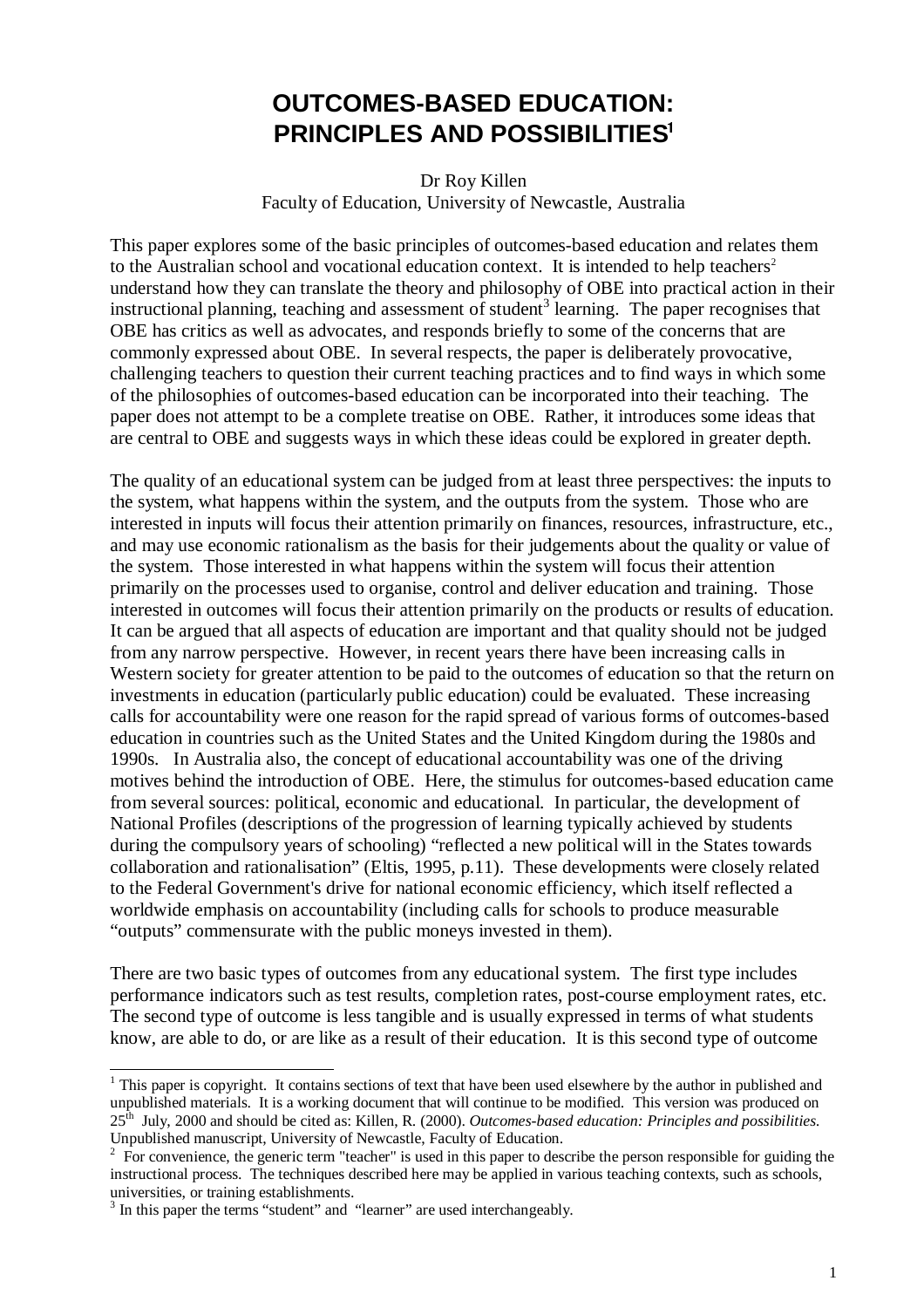that is normally implied when outcomes-based education (OBE) is being discussed, and the term is used in that way throughout this paper.

## **THE BASIC PRINCIPLES OF OBE**

OBE, like most concepts in education, has been interpreted in many different ways. The term is often used quite inappropriately as a label for a great variety of educational practices that pay little more than lip-service to the fundamental principles of OBE. To clarify some of this confusion, you must start by realising that OBE can be viewed in three different ways—as a theory of education, or as a systemic structure for education, or as classroom practice. Ultimately, we need to align the systemic structure and the classroom practice with the theory if we are to have genuine outcomesbased education. We can think of OBE as a theory (or philosophy) of education in the sense that it embodies and expresses a certain set of beliefs and assumptions about learning, teaching and the systemic structures within which these activities take place. The most detailed articulation of the theory underpinning OBE is given in Spady (1994, 1998). While Spady is not the only person to have made a significant contribution to OBE, he is regarded by many as the world authority on OBE and it is evident that his ideas have had considerable influence on the approach to OBE that has been taken in Australia.

In Spady's words: "Outcome-Based Education means clearly focusing and organizing everything in an educational system around what is essential for all students to be able to do successfully at the end of their learning experiences. This means starting with a clear picture of what is important for students to be able to do, then organizing the curriculum, instruction, and assessment to make sure this learning ultimately happens" (Spady, 1994:1). Such an approach presupposes that someone can determine what things are "essential for all students to be able to do", and that it is possible to achieve these things through an appropriate organisation of the education system and through appropriate classroom practices.

The main idea behind Spady's definition is that OBE is an approach to planning, delivering and evaluating instruction that requires administrators, teachers and students to focus their attention and efforts on the *desired results of education*—results that are expressed in terms of individual student learning. Within this broad philosophy, there are two common approaches to OBE. One approach emphasises student mastery of traditional subject-related academic outcomes (usually with a strong focus on subject-specific content) and some cross-discipline outcomes (such as the ability to solve problems or to work co-operatively). The second approach emphasises longterm, cross-curricular outcomes that are related directly to students' future life roles (such as being a productive worker or a responsible citizen or a parent). These two approaches correspond to what Spady (1994) calls traditional/transitional OBE and transformational OBE. Spady clearly favours the transformational approach to OBE in which outcomes are "highquality, culminating demonstrations of significant learning in context" (Spady, 1994:18). For Spady, learning is not significant unless the outcomes reflect the complexities of real life and give prominence to the life-roles that learners will face after they have finished their formal education. This notion of orienting education to the future needs of students, and of society in general, is the underlying principle of the Key Competencies in Australia (Mayer, 1993). In a less formal way, it is behind statements such as "The learning outcomes comprise the knowledge, understanding, skills and attitudes that students should acquire to enable them to reach their full potential and lead successful and fulfilling lives as individuals, as of the community and at work" (Northern Territory Board of Studies, 1998:2). For the remainder of this paper, all references to OBE are implicitly meaning transformational OBE.

In addition to the idea that outcomes should describe long-term significant learning, OBE is underpinned by three basic premises: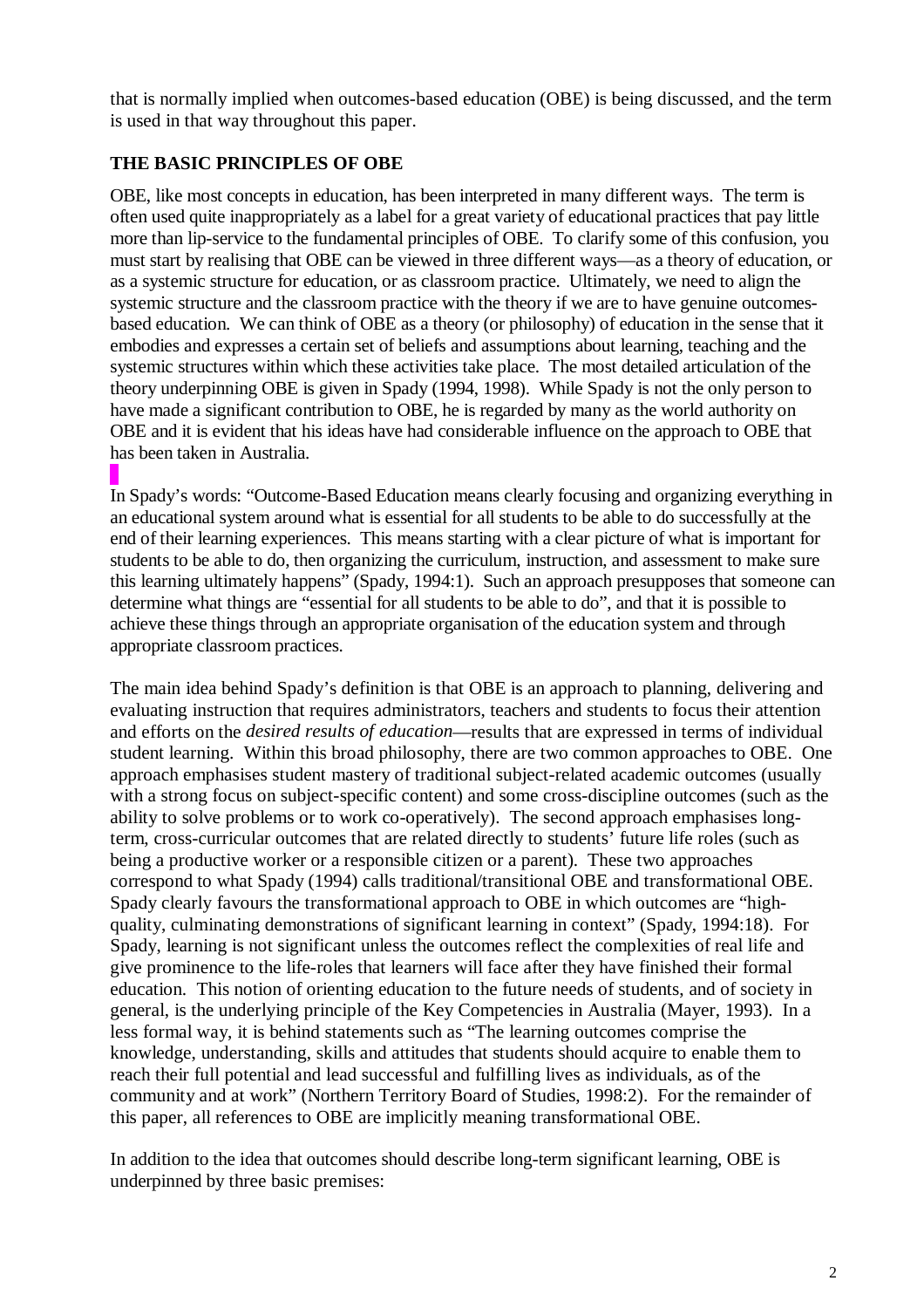- All students can learn and succeed, but not all in the same time or in the same way.
- Successful learning promotes even more successful learning.
- Schools (and teachers) control the conditions that determine whether or not students are successful at school learning.

On to these points we can overlay the philosophical base suggested by Mamary (1991) in his discussion of outcomes-based schools:

- All students have talent and it is the job of schools to develop it.
- The role of schools is to find ways for students to succeed, rather than finding ways for students to fail.
- Mutual trust drives all good outcomes-based schools.
- Excellence is for every child and not just a few.
- By preparing students every day for success the next day, the need for correctives will be reduced.
- Students should collaborate in learning rather than compete.
- As far as possible, no child should be excluded from any activity in a school.
- A positive attitude is essential. (If you believe that you can get every student to learn well then they will.)

From his three premises, Spady developed four essential principles of OBE. The first principle is *clarity of focus*: this means that everything teachers do must be clearly focused on what they want learners to ultimately be able to do successfully. Thus, when teachers plan and teach they should focus on helping learners to develop the knowledge, skills and dispositions that will enable them, ultimately, to achieve significant outcomes that have been clearly expressed. This principle obligates teachers to make both their short-term and long-term intentions for student learning clear to the learners at every stage of the teaching process. It also obligates teachers to focus all student assessment on clearly defined significant outcomes.

The second principle is often referred to as *designing back* and it is inextricably linked to the first principle. It means that the starting point for all curriculum design must be a clear definition of the significant learning that students are to achieve by the end of their formal education. All instructional decisions are then made by tracing back from this "desired end result" and identifying the "building blocks" of learning that students must achieve in order to eventually reach the long-term outcomes. This does not mean that curriculum design is a simple linear process, but it does mean that all planning, teaching and assessment decisions should be linked directly to the significant outcomes that students are ultimately to achieve. A systematic framework for designing higher education curricula in this way is described in Killen and Spady (1999) and an example of its application is given in Collier (2000).

The third basic principle of OBE is that teachers should have *high expectations* for all students. There is ample evidence in the literature (e.g., Queensland School Reform Longitudinal Study, 1999) that teachers must establish high, challenging standards of performance in order to encourage students to engage deeply with the issues about which they are learning. Helping students to achieve high standards is linked very closely with the idea that successful learning promotes more successful learning (Spady, 1994). When students experience success, it reinforces their learning, builds their confidence and encourages them to accept further learning challenges. One of the most important reasons for using OBE is that it can help all learners to do difficult things well.

Intellectual quality is not something reserved for a few learners: it is something that should be expected of all learners, and this is the link to the fourth principle—that teachers must strive to provide *expanded opportunities* for all learners. This principle is based on the idea that not all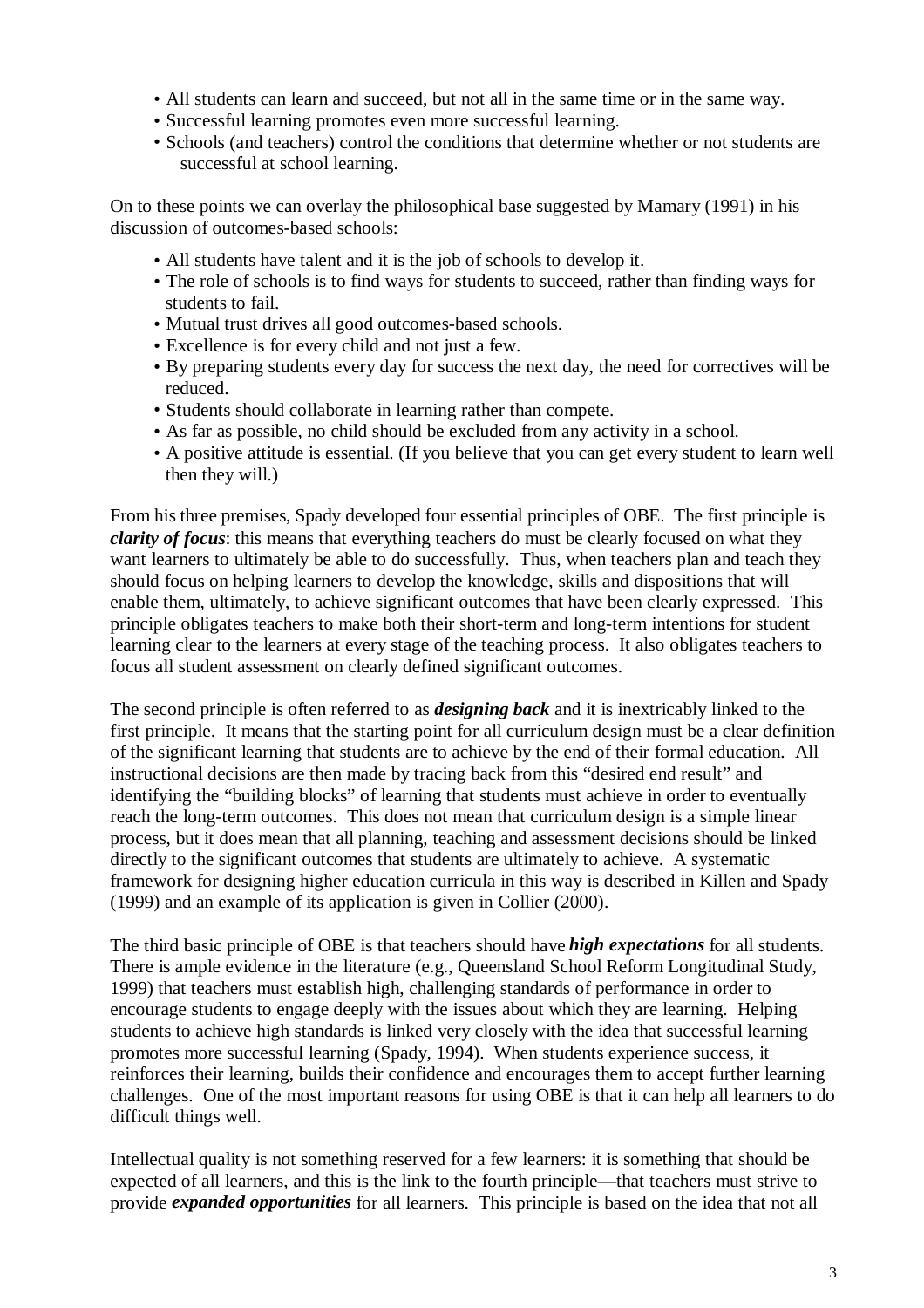learners can learn the same thing in the same way and in the same time (Spady, 1994). However, most students can achieve high standards if they are given appropriate opportunities—what really matters is that students learn the things that are important: not that they learn them in a particular way or by some arbitrary point in time. It is obvious that traditional ways of organising school do not make it easy for teachers to provide expanded opportunities for all learners. However, the practical difficulties of providing expanded opportunities must be weighed against the long-term benefits of enabling all learners to be successful.

It is only when the above principles are used as the core of an educational system that we can legitimately call that system outcomes-based education. We cannot, for example, conveniently ignore the principle of *designing back* or the principle of *expanded opportunity* and still claim to have an OBE system.

The approach to OBE that is currently being advocated by the NSW Board of Studies has elements of the traditional, transitional and transformational approaches defined by Spady. Historically, many of the outcomes in NSW syllabus documents are "traditional"—they focus on narrow subject content. Some of the outcomes could be considered "transitional" because they focus on cross-disciplinary skills (such as problem-solving), but most syllabuses do not explicitly encourage teachers to take this broader view of what they are teaching. The closest Australian curriculum outcomes get to being "transformational" is when they address the Key Competencies. This initiative of the Commonwealth, State and Territory Governments produced a set of eight statements that were intended to enhance educational outcomes for all young people, promote the skills necessary to enhance Australia's overall educational and economic competitiveness, and support the convergence of general and vocational education. Although there have been some superficial attempts to incorporate the Key Competencies into NSW school curricula, there seems to be little official encouragement to use them as the driving force behind all school learning in a manner that would match Spady's vision of a transformational OBE system.

One of the attractions of outcomes-based education is that it can provide administrators with some level of control over the outcomes of education, and at the same time provide teachers with a large degree of freedom to select the content and methods through which they will help their students achieve those outcomes. The control (or, if you like, the overall direction) will come through the specification of the syllabus objectives and outcomes, and the freedom comes through the choices (about content, teaching methods and assessment) that are left up to schools and individual teachers. There can be tension generated by these two issues of control and freedom; teachers may disagree with the controls that are imposed and administrators may not like the way teachers use their freedom of choice. This paper will not attempt to resolve that debate because such a task would be impossible; rather the paper will attempt to show that teachers can work within an outcomes-based framework and, at the same time, have the freedom to address many of the moral, ethical or democratic issues associated with teaching and learning.

#### **Does everyone like OBE?**

It should be acknowledged that not all educators are in favour of OBE. Sometimes this is because they disagree with the outcomes that have been mandated; more often it is because they disagree with the basic idea of pre-specifying the outcomes of education (at least in relation to what they teach). These two concerns will be addressed separately. If you disagree with the outcomes that have been mandated (for example, some of the syllabus outcomes) you should feel free to criticise these things; but this is not a sound basis for criticising the *idea* of outcomesbased education (i.e., its basic principles). This paper does not attempt to argue the merits of any particular outcomes, but it does suggest that there is merit in specifying what we want students to learn, merit in directing our teaching towards helping students learn those things, and merit in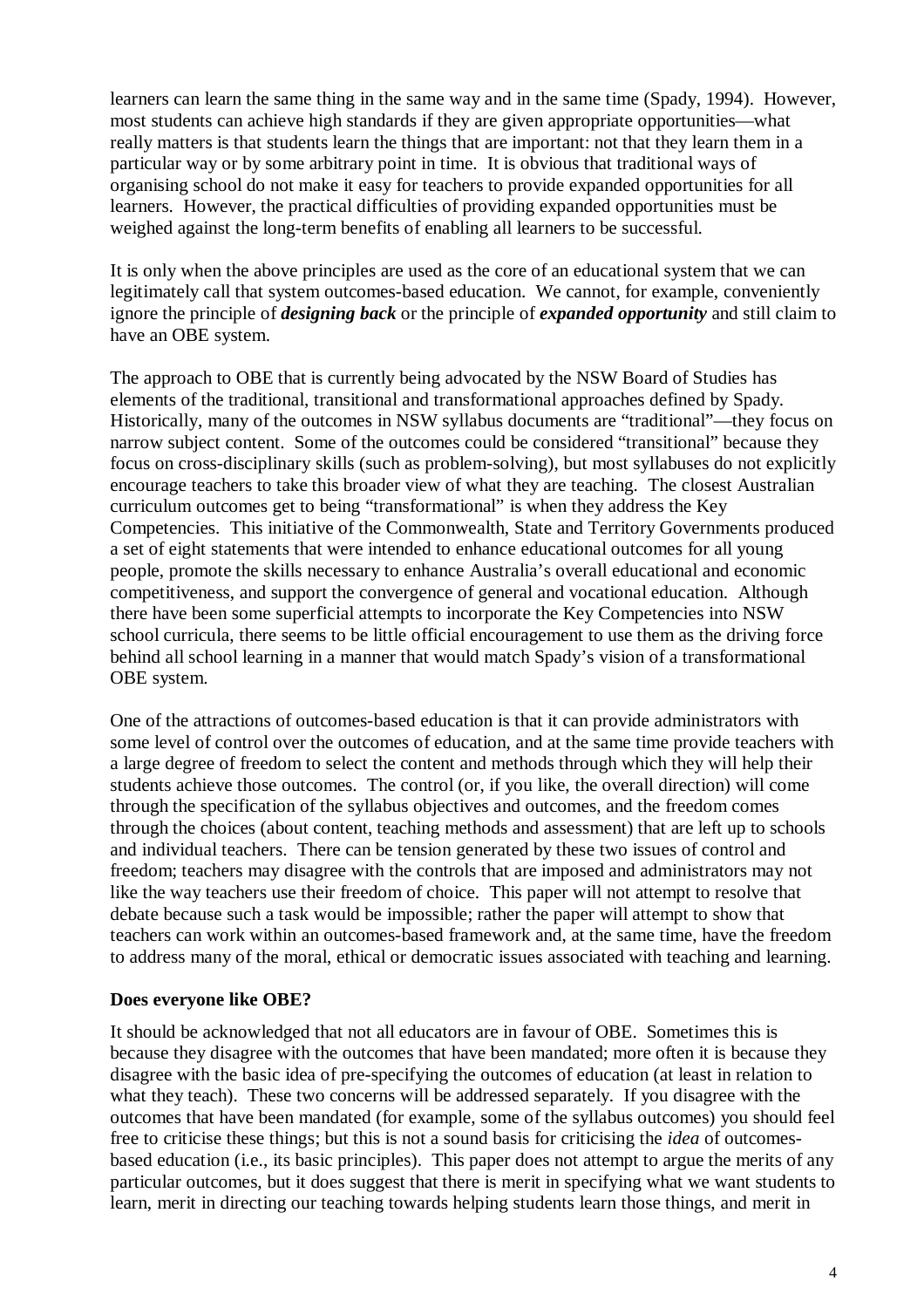attempting to determine whether they have learned it. In doing so, it recognises the utmost importance of addressing questions such as "what should students learn at school (or college or university)?" and "what is the purpose of schooling (or further education)"? but that debate is beyond the scope of this paper. However, no apology is made for the fact that this paper supports very strongly the philosophy that all teaching practices should be guided by what we want students to learn and what we want them to be able to do as a result of their education and training.

If we look at OBE rationally, we see that it fits very well with the commonsense notion that children at school (or in any other educational situation) should be learning something, and that specifying just what that learning is to be ought to help students to achieve it. Outcomes are really no more than statements of intention, written in terms of student learning. It makes little sense to argue that school, or indeed any learning experience, should not have as its chief purpose that those participating as students learn something. It also makes little sense to argue that students learn better when the teacher does not know what it is that the students are supposed to be learning. Further, it seems illogical to suggest that someone could claim to be teaching if his or her students are not learning. (Teachers may well be controlling, managing or entertaining, but none of these activities necessarily results in student learning.) It therefore seems that the basic idea of outcomes-based education is not inherently an inappropriate foundation for a system of education. However, as Fritz (1994) points out, this line of argument does not address the important question of whether or not it is appropriate to mandate compulsory outcomes for all students rather than to give them some freedom of choice. Debating that issue is beyond the scope of this paper.

Some critics of OBE base their opposition on a belief that it has inappropriate roots—often simply rejecting it because they see it as too behaviourist. [It is rather short-sighted to reject any education idea on the basis of its origins. If we did that routinely, there would not be much left!] Outcomes-based education does have its roots in earlier work on educational objectives (e.g., Mager, 1962), competency-based education (e.g., Franc, 1978), mastery learning (e.g., Block, 1971; Bloom, 1973) and criterion-referenced assessment (e.g., Masters & Evans, 1986), but it has synthesised and extended all these ideas. A detailed account of the development of the principles of OBE is given by Spady (1998) who describes how OBE was developed as a systematic application of a number of educational ideas that have been part of good educational practice for many years.

The central point of outcomes-based education is an unambiguous statement of what students are to learn. For some people, this immediately conjures up images of behavioural objectives of the type suggested by Robert Mager back in the early 1960s, but this is a very limited view of outcomes-based education. Outcomes can be specified precisely without being trivial. For example, outcomes such as "students will be self-directed learners" or "students will have high self-esteem" or "students will understand the principles of economic rationalism" are quite legitimate if the teacher has a clear idea of how to help students achieve them and how to judge when students have achieved them.

Of course, it cannot be expected that a system based on these principles could be introduced on a large scale without some difficulties and much concern from teachers and parents. Some people are fundamentally opposed to the idea of trying to decide in advance what students should learn. In a similar vein, some people argue that some learning experiences are valuable in their own right and that it is inappropriate or impossible to specify in advance what a student will learn from an activity such as reading a poem or watching a play. This may be true. However, it is possible to specify in advance what a student *could possibly* learn from these activities. It can also be argued that unless the teacher takes the trouble to think about what students might learn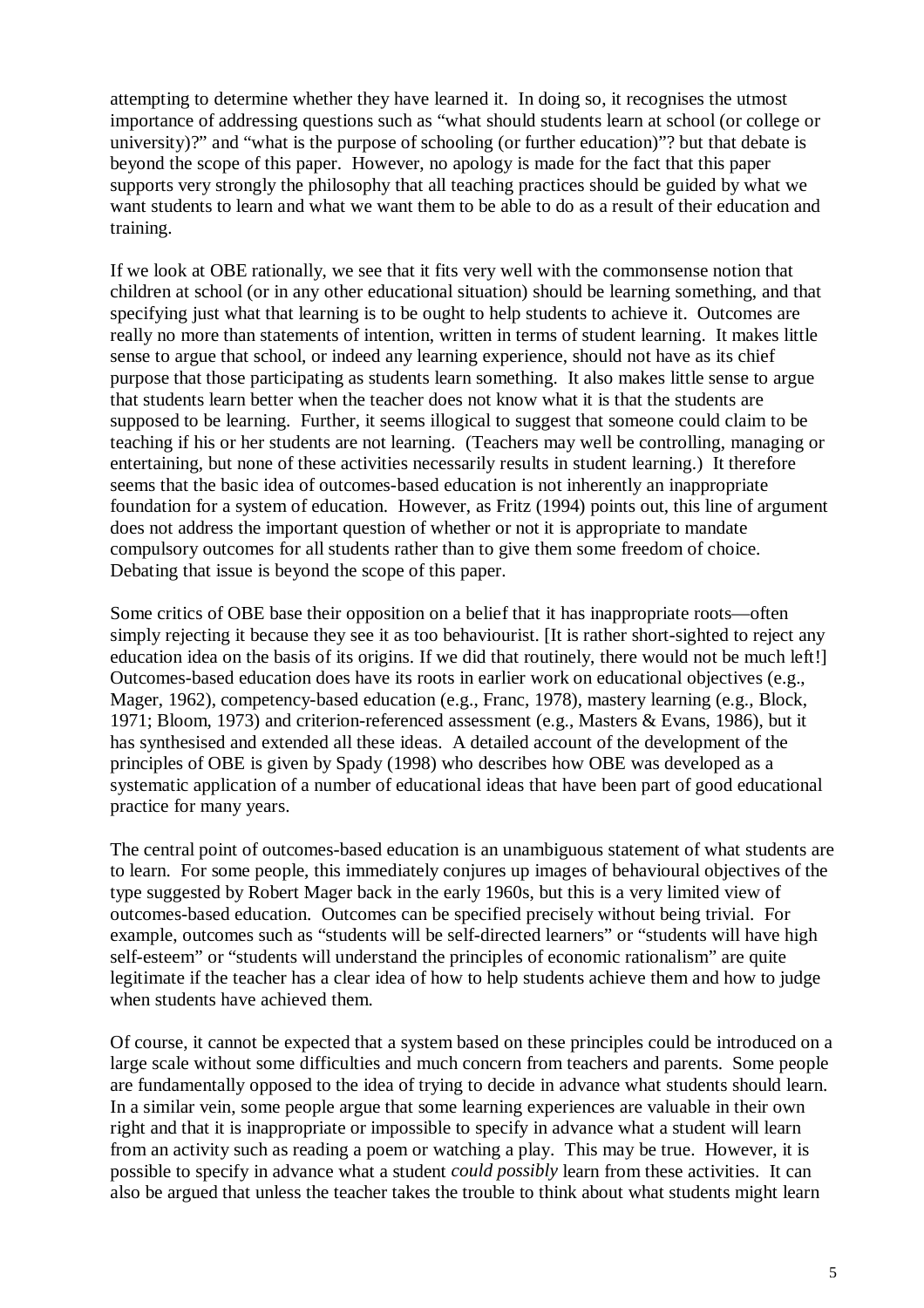from particular activities it is difficult to justify engaging students in those activities. This issue will be addressed in a number of ways throughout this paper. For now, you are simply asked to ponder what Zitterkopf (1994) points out: "A school that does not specify outcomes simply accepts whatever comes as a result of the educational process and, of course, places little, if any, emphasis on attaining results. Subsequently, quality in the process and product is acquired somewhat arbitrarily" (p.76). Such a situation is difficult to justify.

In practice, one of the major points of debate about OBE is likely to be the question of what *significant outcomes* should be incorporated into a given curriculum. It has been this point that has fuelled much of the opposition to OBE in the USA. Spady (1994) suggests ten categories of outcomes, based on "fundamental life performance roles" (p.21). He suggested that these life performance roles "require complex applications of many kinds of knowledge and all kinds of competence as people confront the challenges surrounding them in their social systems" (p.21). He proposed that no matter what major life roles learners faced after formal education (worker, employer, parent, etc.), they would need to be competent in his ten inter-related life performance roles. The life performance roles he suggested were: learner and thinker, listener and communicator, implementer and performer, problem finder and solver, planner and designer, creator and producer, teacher and mentor, supporter and contributor, team member and partner, leader and organiser. Spady suggested that one way to prepare students for these life roles was to "continually engage students in both individual and team activities that explore important issues or phenomena, use multiple media and technologies, create products that embody the results of students' explorations, and call for students to explain their work and products to adult and student audiences" (p.22). It is interesting to ponder the extent to which the Australian school system prepares children for these future life-roles.

### **USING OUTCOMES TO GUIDE INSTRUCTIONAL PLANNING**

In an OBE system, there are three major steps in instructional planning: deciding on the outcomes that students are to achieve, deciding how to assist students to achieve those outcomes (i.e., deciding on content and teaching strategies), and deciding how to determine when students have achieved the outcomes (i.e., deciding on assessment and reporting procedures). For most teachers, these decisions will be made from their perspective as a subject specialist (e.g., a teacher of secondary science). However, if students are to achieve broader outcomes—such as the Key Competencies—learning programmes will have to be organised in an integrated way which draws on elements of all learning areas.

### **Programming – Some general principles**

In any State or national education system, curriculum documents are written in broad terms; hence they do not cater directly for the special needs of individual schools or specific groups of students. Consequently, teachers need to translate whatever curriculum guidelines they receive into specific teaching programmes of sufficient detail to guide their day-to-day activities. Basically, each teaching programme becomes an interpretation of the curriculum guidelines (whether they are broad guidelines or a specific syllabus) and this interpretation will reflect the way in which the principles embodied in the curriculum guidelines have been adapted to meet local needs. Programmes, then, are sets of plans that guide individual teachers in their selection of lesson outcomes, content, teaching strategies, resources and assessment procedures.

Programmes can be for large units of work (such as a four-year course) or for small units of work (such as a section of a subject). Although the details of these programmes will be quite different, their structure can be similar. Each programme should have a rationale (to explain why the programme exists), aims (to explain what the programme will achieve), outcome statements (to indicate what students are to learn), content statements (to indicate what broad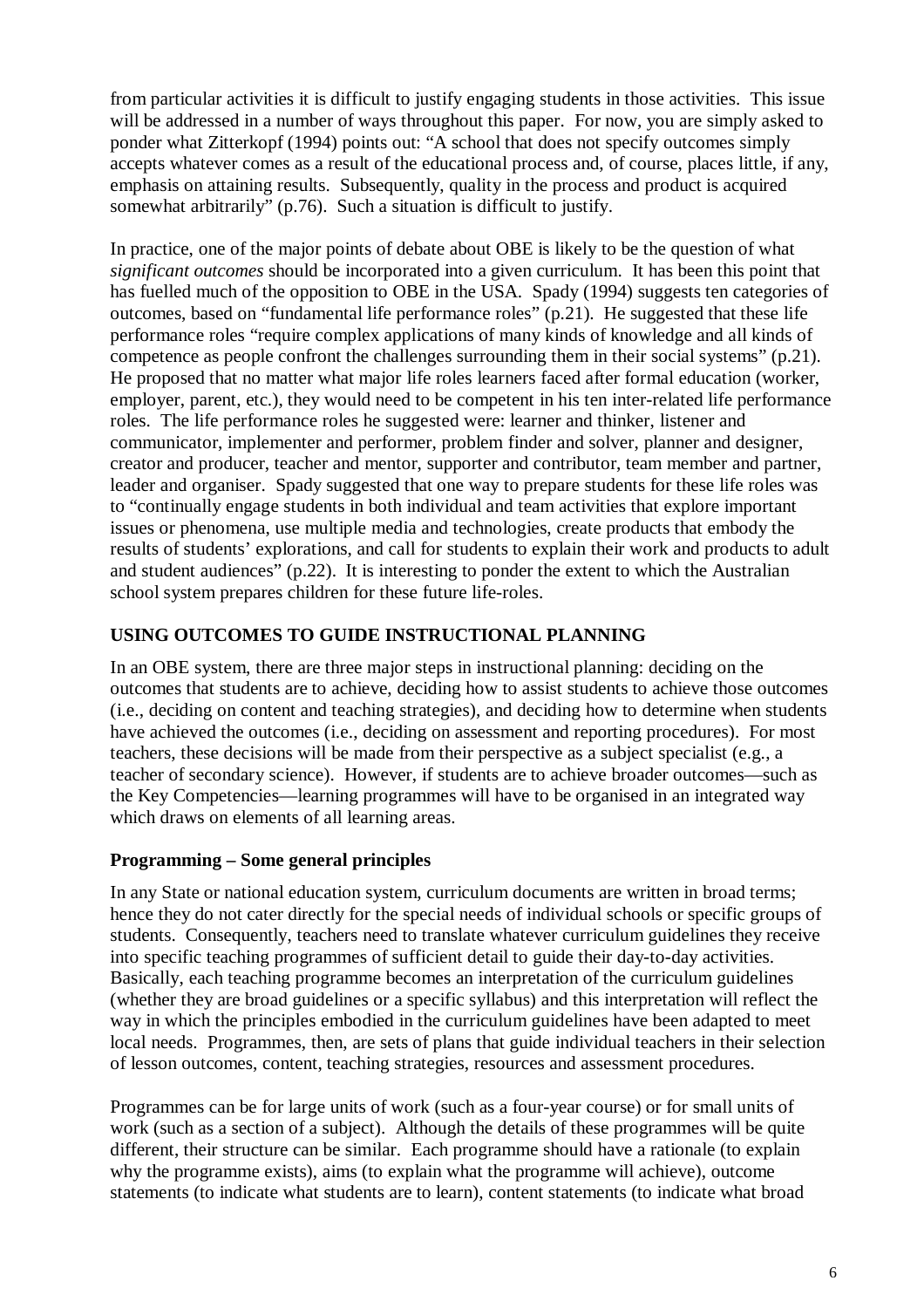areas of content will be used as vehicles for student learning), teaching strategy statements (to indicate how the learning activities will be organised), and assessment guidelines (to indicate how student learning will be assessed and reported). At some stage, all forms of programming address these issues but, by emphasising different key elements, three basic styles of programming can be used. In *content-based* programming, the selection of content precedes consideration of outcomes or teaching strategies; in *activities-based* programming, the selection of learning experiences precedes other decisions; and, in *outcomes-based* programming the first decision is about what students will learn and be able to do on completion of the programme.

Content-based programming is the approach with which most teachers are familiar. It puts an almost exclusive emphasis on "covering the curriculum" by suggesting that teachers should teach a predetermined amount of content in each time period (lesson, term, year, and so on). Very often, the content that is taught will be linked very closely to a subject-based textbook. This approach gives little consideration to how much *individual* students will learn in the available time, and leads teachers to think that it is acceptable and appropriate for individual students to learn different amounts. Given the differences that we know exist in students' ability, motivation, learning styles, and so on, variations in the amount that students will learn in a fixed time period are inevitable. However, we should recognise this fact (rather than ignore it) and provide additional learning opportunities for those students who need them. The problem of ignoring individual differences is compounded when we use norm-referenced assessment.

Experience-based programming emphasises the activities in which students will engage, without necessarily considering what students might learn from these activities. An example of this might be a laboratory-based chemistry course in which students work through "experiments" each week. Quite often, the assessment in these courses is based on the students' participation in the activities and their recording of "results", rather than on what the students learned. This makes it inevitable that students will achieve different levels of understanding and skills.

It is very difficult to justify either content-based programming or experience-based programming on any basis other than administrative convenience or teacher convenience. Particularly at high school and in vocational education, it is easy to organise courses around traditional subjects (physics, chemistry, etc.) and traditional learning experiences (lecturers, laboratory work, etc.). It is also easy to forget that these ways of programming courses do not necessarily make it easy for students to learn.

Traditionally, content-based programming and activities-based programming have been dominated by time. For example, one popular Australian curriculum text, Brady (1992), suggests a five-step approach to programme development in which the first four steps are concerned with time. Such time-dominated approaches have required students to spend fixed periods of time studying certain subjects or engaging in certain activities regardless of how much there was to learn, what they knew before they started, how difficult the content was to understand, how quickly they learned, or what they knew when the "end" came. This approach has emphasised administrative convenience, with little concern being given to student learning. Most traditional approaches to education are bound by this tyranny of time. As Spady and Marshall (1991) suggest, much of the education in the Western world seems to be "mired in an Industrial Age model governed by an Agricultural Age calendar" (p.72).

Why is it that in many schools the valuable learning time is divided into uniform periods that are jealously allocated to each subject area, and teachers continue to pretend that this is the best way to help students to learn? Some might be tempted to suggest that this is the only way that school can be organised, but is it? (Time- and calendar-dominated programmes would be quite sensible if all students learned at the same rate, developed at the same rate, mastered different subjects at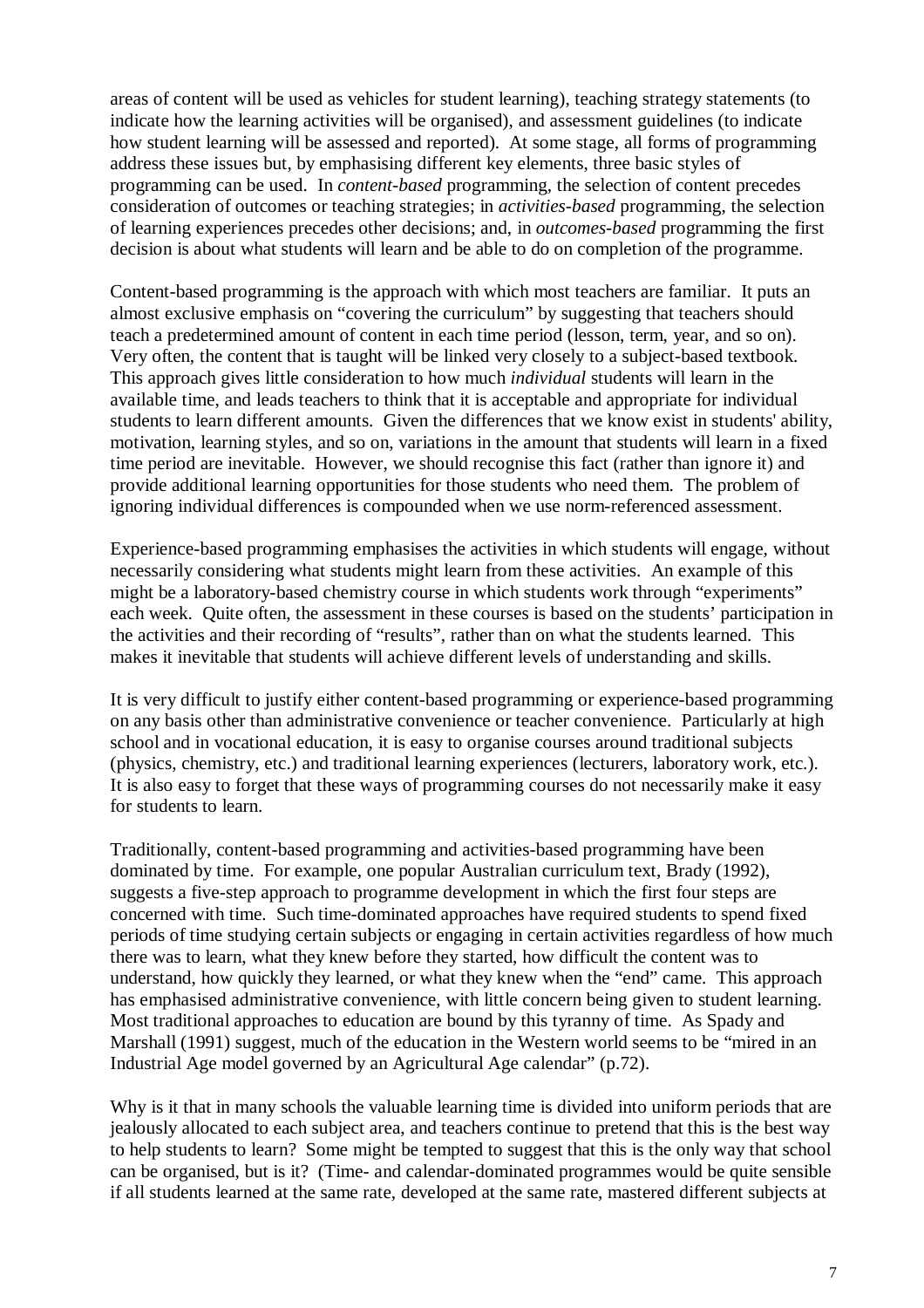the same rate, and were equally suited to an educational system that is structured for administrative convenience. Clearly, such assumptions are nonsense and make a mockery of all the claims that schools provide equal learning opportunities for all students or that teachers are really concerned about their students' individual differences.) Should teachers be satisfied with a system that leads students to think that a period is over when the bell rings, rather than to think that the learning experience is over when they have achieved something meaningful? Should teachers be satisfied with a system that encourages students to see each subject as totally unrelated to any other subject, rather than to see each area of study as an integral part of their journey towards significant learning outcomes that will prepare them for life after school? Should teachers be satisfied with providing students with endless activities that, for some students at least, have no clear purpose? Should teachers be satisfied that some lucky students manage to overcome the handicap of an outmoded system of education and succeed in spite of it? Or, should teachers be trying to find a better system in which all content and all student activities can be justified on the basis of how well they help students to learn meaningful things, and in which all students are given equal opportunities to succeed? These questions can be explored through a consideration of outcomes-based programming.

#### **Outcomes-based programming**

*Programming for outcomes means organising teaching to achieve predetermined results*. It starts with a clear specification of what students are to know, what they are to be able to do, and what attitudes or values are desirable by the end of the programme. "In outcomes-based education . . . you develop the curriculum *from* the outcomes you want students to demonstrate, rather than writing objectives *for* the curriculum you already have." (Spady, 1988:6). With these outcomes as a guide, the programme is constructed to give all students an equal opportunity to achieve each outcome. Of course, no approach to programming should ignore practical things such as the total amount of time available for teaching or the resources that can reasonably be expected to be available. However, these should be seen as broad constraints rather than as insurmountable barriers to student learning. Outcomes-based programming attempts to focus clearly and deliberately on student learning. Major time constraints are not ignored, but time is seen as a flexible resource rather than as the principal factor that controls access to learning.

Quite obviously, the idea that time should be used as a flexible resource is one that will cause concern for many teachers, and rightly so. We cannot simply ignore the fact that students come to school for a fixed number of days each year, or that teachers are paid to teach for a fixed number of hours each week. However, we can recognise that in any given period of time (whether it be one hour or one year) not all students are capable of learning the same things, particularly if we teach them all in the same way. Therefore, we have to look for practical ways in which individual learners can be helped to make best use of their learning time, and practical ways in which teachers can make best use of their teaching time. However this is done, it will almost certainly mean that some students will have to be given multiple opportunities to learn and that teachers will have to use multiple ways of providing learning opportunities for students (Killen, 1998).

There are many different ways of approaching outcomes-based programming and assessment (e.g., Brown, 1988; Burns, 1987; Burns & Squires, 1987; Fitzpatrick, 1991; Marzano, 1994; Nyland, 1991; Pollock, 1992; Smith, 1991; Spady, 1988) but they are all built around the outcomes that *all* students are to achieve. It is on this point that OBE is often criticised. Most frequently, the criticism will be that the outcomes are trivial or otherwise inappropriate. (See, for example, McKernan, 1993.) This is a rather naive criticism because it is based on the assumption that it is never possible to specify appropriate outcomes. OBE supporters argue that it is always possible, but not always easy, to specify appropriate outcomes. Further, they suggest that the specificity of outcomes will depend on the scope of the curriculum that is being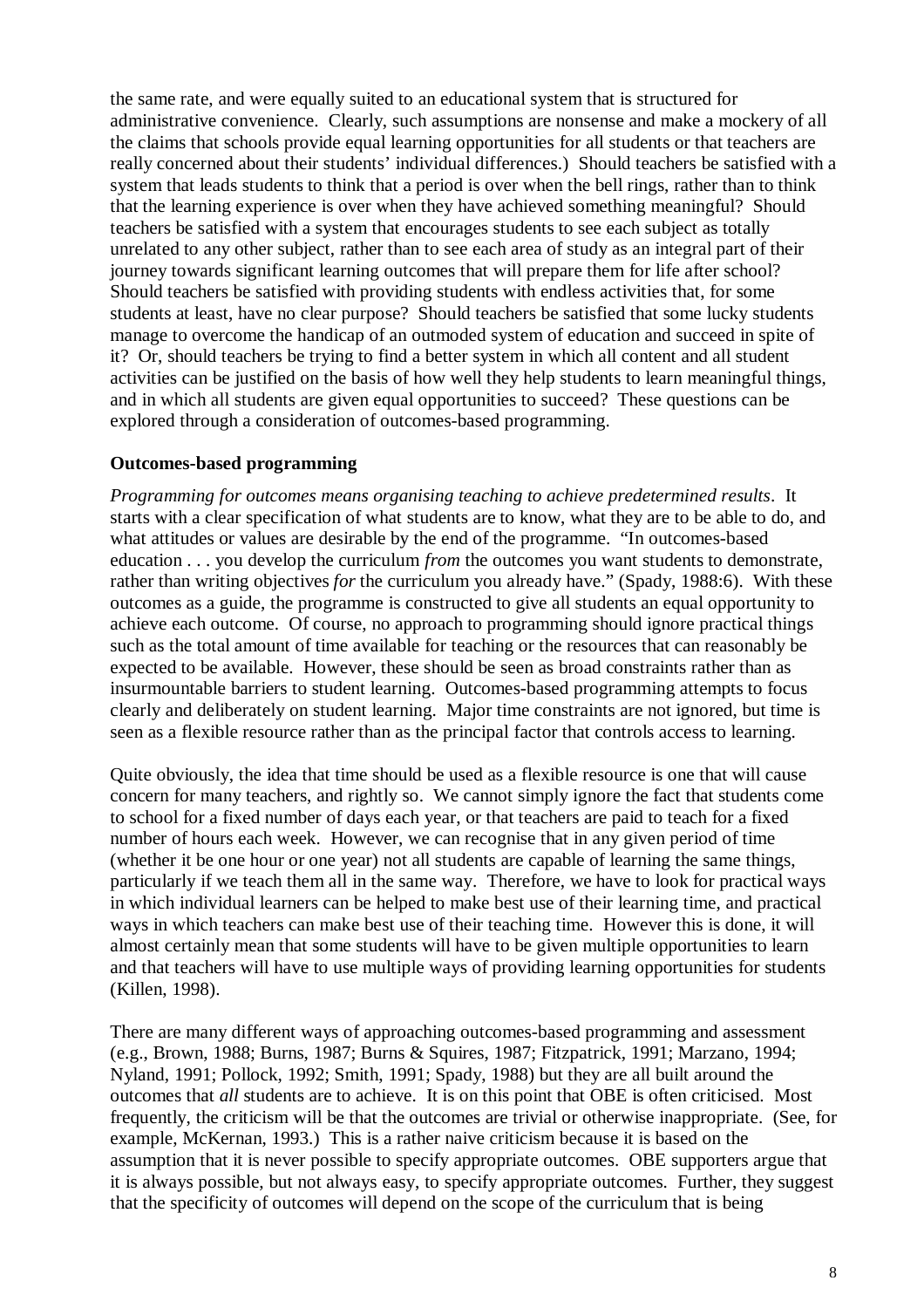described. If it represents the total school curriculum, an outcome such as "skills in problem solving and decision making" might be reasonable; whereas a curriculum for a subject such as Computer Studies might have an outcome such as "summarise the steps involved in producing a solution to a problem". At the level of an individual lesson, the outcome would become more specific, such as "use a spreadsheet to develop a what-if scenario to generate possible solutions to a financial problem".

Once they have been defined, the outcomes then influence all other components of the curriculum. They define the scope and structure of the content through which students will develop the knowledge, skills and values defined by the outcomes; they focus the instructional methods so that each learning activity has a specific purpose; they determine the way in which student placement and advancement will be organised (with opportunity for advancement being based on demonstrated learning rather than age); they determine how student learning will be assessed (placing the emphasis on what learning students can demonstrate, rather than when they are required to demonstrate their learning); and they focus attention on the learning environment that will be necessary in order that the outcomes can be achieved. Of course, the content, methods, learning context, and student assessment interact and influence each other in much the same way as they do in other curricula. However, student placement and advancement are not determined in "traditional" ways. Within this framework, it is also important to consider how the curriculum will be evaluated, including an evaluation of whether the outcomes were, in fact, significant, meaningful and appropriate.

The most important feature of outcomes-based education is that *all students are expected to be successful.* It is this desire to have students succeed that determines what content is presented to students, what learning experiences are made available to them, how they are tested, how long they engage in learning particular knowledge or skills, and, above all, what is valued in the educational process. The traditional concern for instructional time is replaced with a concern for student learning. This does not mean that the outcomes have to be trivial so that all students can be successful. Quite the opposite: all instructional efforts are directed towards helping students to achieve *significant* learning outcomes. In practice, this means that programmes have to be flexible so that students can engage in appropriate learning activities at the time that best suits their stage of understanding or mastery. It also means that assessment of student learning should focus on how well students understand rather than on how much they understand. [This issue is explored in great detail in Biggs & Collis, 1982.] Finally, it means that students must be given multiple opportunities to learn and to demonstrate their achievement of the outcomes. If you are concerned about this point, it is worth considering the consequences of an education system in which all students are not successful. Quite clearly, one of the consequences is that students who are not successful in the early stages of their education often remain unsuccessful for their entire school career.

Outcomes-based programming has some useful side benefits for students, particularly when a mastery approach to learning is emphasised. For example, Ames and Archer (1988) found that in classrooms that emphasised mastery, students were more likely to use effective learning strategies and to attribute their success to effort. The mastery approach also reduced the students' concern about their ability (because of an increased sense of efficacy) and encouraged them to attempt challenging tasks. Several of the suggestions that Ames and Ames (1991) make for enhancing student motivation support directly the philosophy of outcomes-based education. These suggestions include: communicating performance expectations in advance, emphasising student progress, reinforcing learning and effort, making known that mistakes and errors are part of learning, requiring reasonable effort, focusing on the role of effort and strategy in learning, making grades contingent upon reaching goals, communicating positive expectations, and making plans with students for improvement. In short, mastery learning and outcomes-based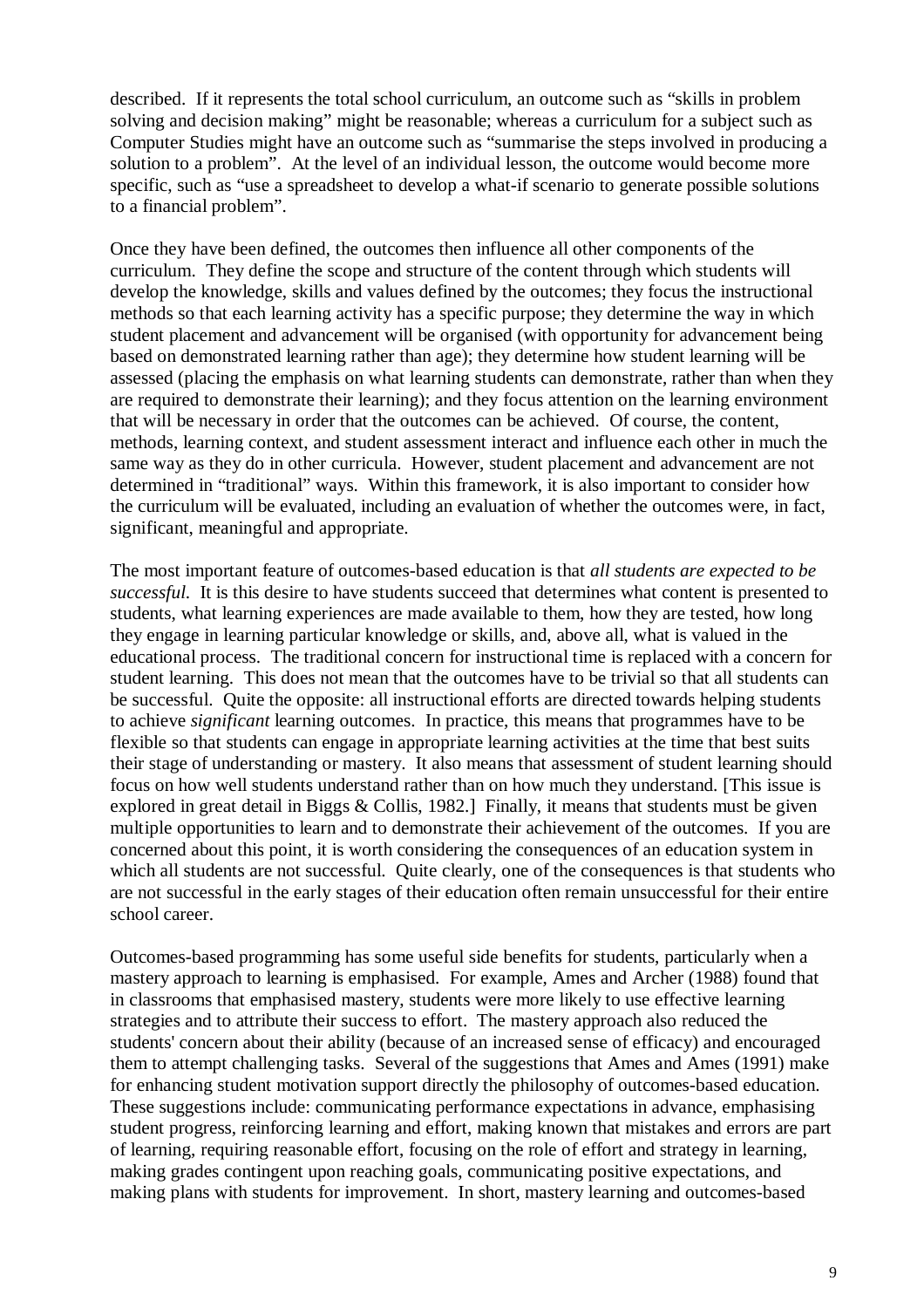programming make all instruction purposeful for students. They also empower students by helping them to see that their efforts will have some effect on their learning.

Much has been written about the importance of students being motivated if they are to learn (e.g., Brophy, 1986). The research findings in this area can be summarized in three main points: students need to know why they are learning whatever they are learning, they need to see some value in this learning, and they need to believe that they can be successful. Of course, the effects of these three points on student motivation are inextricably linked. It is easy to tell students why they are required to learn something, but this does not mean they will see any value in it, or that they will believe they are capable of learning. If learning activities are to motivate students, they must be seen *by the students* to be purposeful, useful and challenging but not impossible. For this reason, outcomes-based education places a lot of emphasis on preparing students for learning. This emphasis on learning also changes the definition of teaching. Teaching is no longer defined as the transmission of knowledge; instead, it is defined as the process of helping students to understand information and to transform it into their own personal knowledge. Teachers become facilitators of learning instead of transmitters of knowledge, and this is how it should be because no matter what you do as a teacher, you cannot claim to be teaching unless learners are learning.

Some teachers become concerned that outcomes-based programming (deciding in advance what you want students to learn) is too technical or mechanical or inflexible, and that it does not give teachers room to be innovative and creative. This is simply not true. In fact, the opposite is true. The goal of having *all* students succeed in achieving a set of meaningful learning outcomes implies that teachers must be innovative and creative in order to develop ways of helping students to achieve that goal. However, there is no doubt that OBE will require teachers to have a very thorough understanding of what they are teaching, and the insight to relate their prime subject matter to other learning areas. It is just not possible to take an integrated outcomes-based approach to teaching if you do not have a deep understanding of what you are teaching.

There are teachers who question the point of having students achieve outcomes that are not worthwhile, or outcomes that reflect someone else's biases. Clearly, there is no point in helping students to achieve worthless outcomes, and it is up to teachers to make sure that the outcomes upon which they focus their teaching are significant and important. The fact that someone else may have specified what those outcomes should be is of little consequence if the outcomes are worthwhile. Of course, no matter who formulates the outcome statements, teachers should always ask "Whose interests are being served by these outcomes?" In this regard, you might like to ponder whether or not you consider the outcomes in your syllabus documents, or the Key Competencies, are the most appropriate ideas on which to base education in Australia.

Another common criticism of outcomes-based programming is that it emphasises minimum levels of achievement and, therefore, encourages mediocrity. This can be true if very low minimum standards are set and if no attempt is made to provide opportunities for each student to achieve to their full potential. Some ways of avoiding these pitfalls are outlined below. If teachers want all students to learn well and to achieve specific outcomes, there are certain instructional procedures that must be followed, and each has implications for the way teachers plan and programme.

 $\triangleright$  Teachers must prepare their students adequately so that they can succeed. This requires teachers to understand exactly what they want students to learn, to anticipate difficulties that students might have and plan to minimise these difficulties. One of the most common reasons that students are not successful is that they do not have the necessary prerequisite knowledge and skills at the start of the period of instruction. You cannot simply ignore this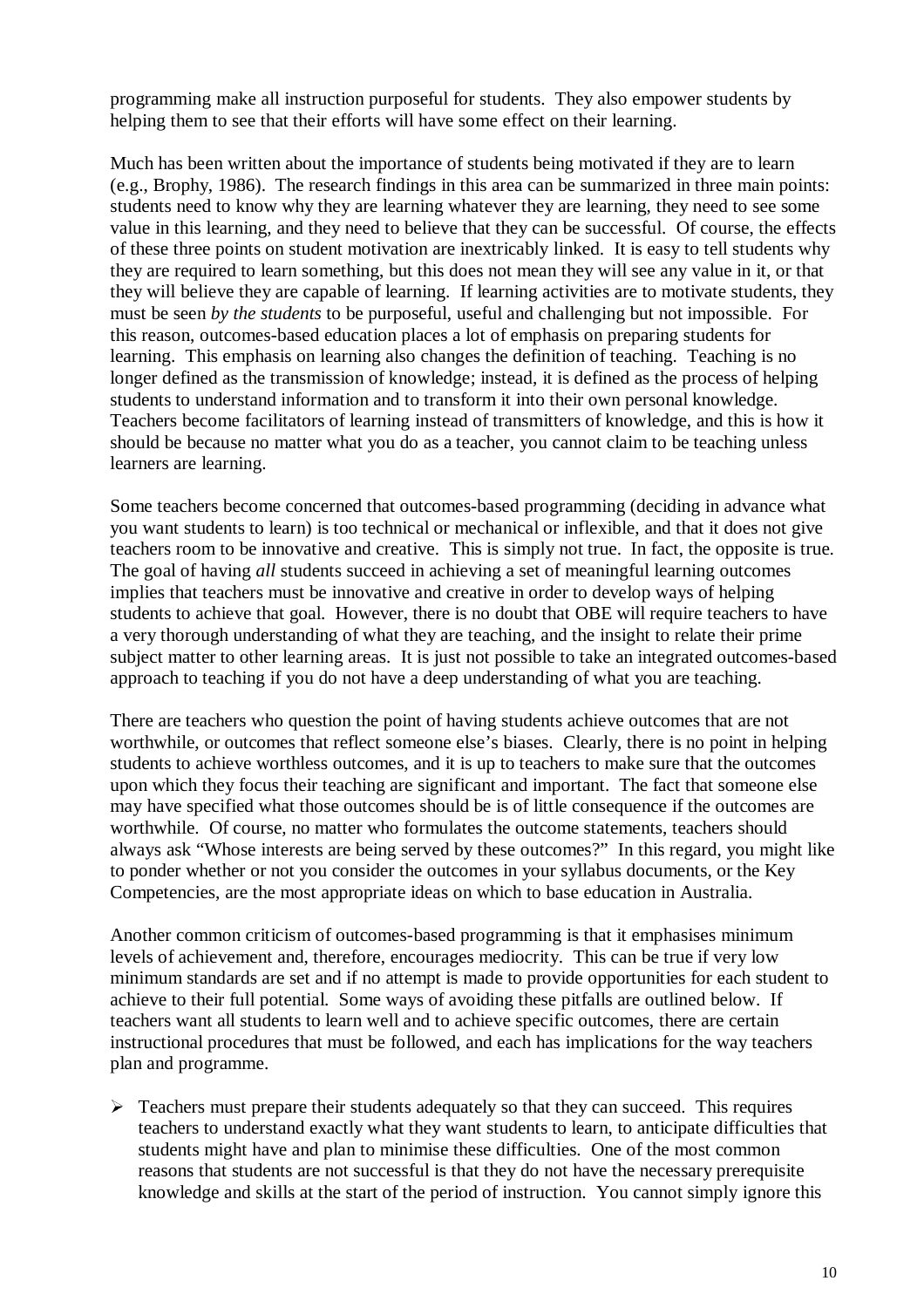and hope that somehow the students will "catch up". You must identify what knowledge and skills students need before they try to achieve the new outcomes you have set and, if necessary, review essential prerequisites at the start of each lesson. You might also have to provide additional time or assistance to those students who need it.

- $\triangleright$  Teachers must create a positive learning environment in which students know that they will be helped in their learning no matter how easy or difficult they might find the learning process. To a large extent, this positive environment will depend on your relationship with the students, but it will also depend on your efforts to make the physical environment conducive to learning. For example, if you find that your class is overcrowded you may have to find some practical way of splitting the class. This might mean that you have less direct contact time with the students, but remember that the most important thing is what students learn, not how much time they sit in your class.
- $\triangleright$  Teachers must help their students to understand what they have to learn, why they should learn it (including what use it will be to them in the future), and how they will know when they have learned it. Do not assume that students will see the relevance of what you are teaching just because you know why you are doing it. And never teach anything for which you can see no useful purpose.
- $\triangleright$  Teachers must use a variety of methods of instruction in order to help each student to learn. You should not assume that all students can learn equally well from one particular teaching strategy, and you should not assume that any particular teaching strategy is a suitable way to help students achieve all learning outcomes. You need to select the most appropriate strategy after you have taken into account the outcomes you want students to achieve, the content you will use to help students achieve these outcomes, the characteristics of the students, and the resources that are available. You should not assume that the so-called "student-centred" strategies are always the best strategies to use in OBE. Often they will be appropriate, but sometimes more direct methods of instruction are appropriate (see Killen, 1998, for examples).
- $\triangleright$  Teachers must provide students with sufficient opportunities to practise using the new knowledge and skills that they gain, so that under the teacher's guidance they can explore and experiment with their new learning, correct errors and adjust their thinking. It is essential for students to be helped to apply their new knowledge and skills rather than just accumulate new knowledge and skills. Of course, application of knowledge and skills is also an essential component of authentic assessment.
- $\triangleright$  Teachers must help each student to bring each learning episode (lesson or group of lessons) to a personal closure so that they are aware of what they learned and where it is leading them. Do not assume that students can do this without your guidance.

If teachers want to be successful with their outcomes-based programming, they need to look at it from their students' perspective. Consider for a moment the questions that students might ask about any particular lesson (beyond the obvious "Is it in the exam?"). Some basic questions might be: What do I have to learn? Why do I have to learn it? What will I be doing while I am learning? Will it be interesting and useful? How will I know that I am learning what I should be learning? Will I have any say in what I learn? How will I be assessed? If teachers can answer these questions for their students they will be well on the way towards developing an effective outcomes-based approach to teaching.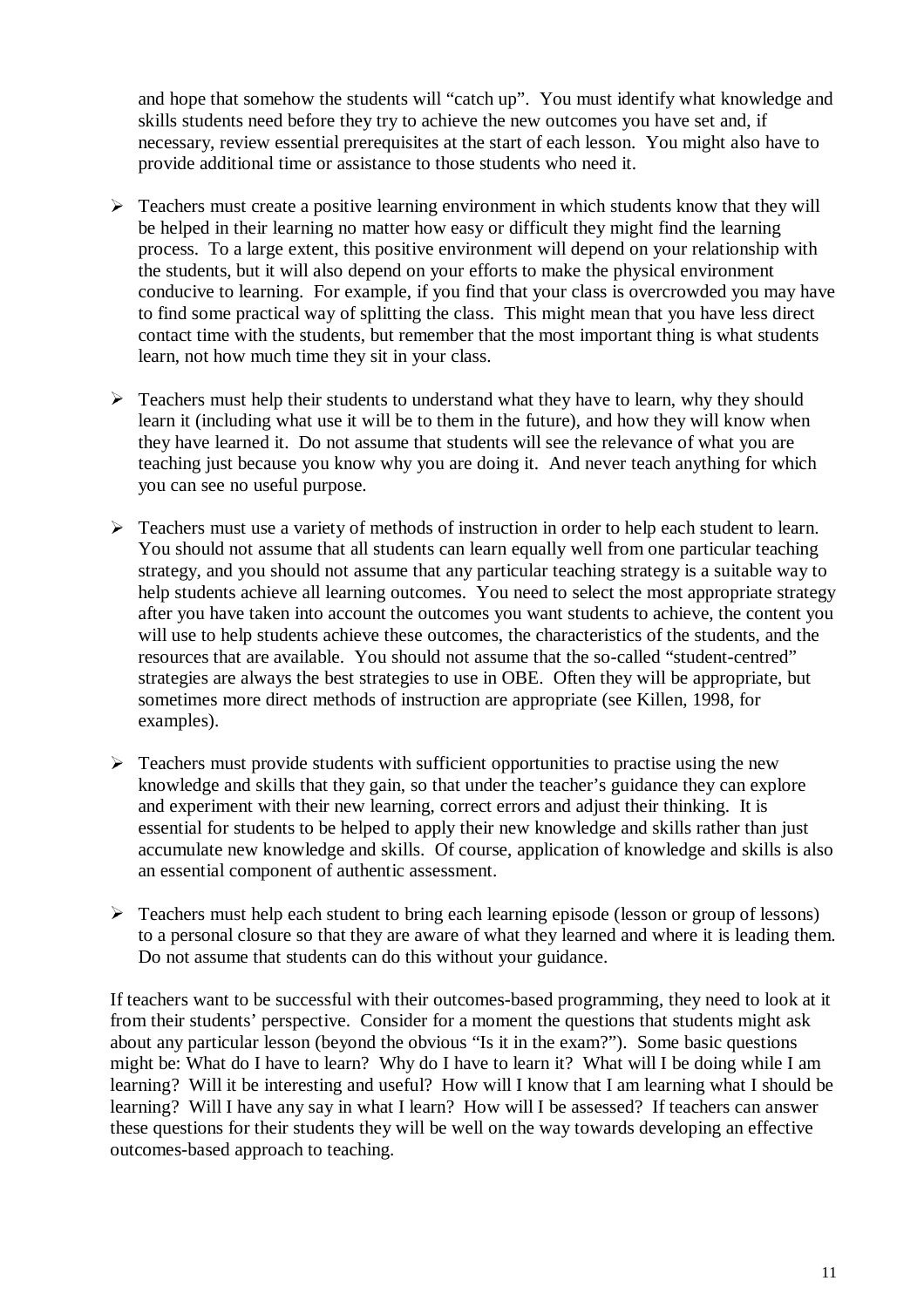To programme effectively, teachers need to consider both short-term and long-term outcomes so that the knowledge, skills and attitudes they help students to learn day by day will integrate to become desirable long-term outcomes. It is important that teachers start by considering the longterm outcomes and work backwards to specify the short-term outcomes that will guide their unit and lesson planning. The alternative of starting with the fine detail (planning lesson by lesson without an overall framework) is unlikely to produce an integrated and meaningful end result.

In summary, the starting point for outcomes-based programming must be a clear definition of the outcomes that students are to achieve, and some effort must be made to indicate the priority of each of these outcomes. Next the teacher must describe, in detail, the knowledge, skills and dispositions that students must develop in order to achieve these outcomes. Having done that, the prerequisites that students need before they attempt to develop their new knowledge, skills and attitudes should be made explicit. When addressing the issue of teaching methods and learning experiences, teachers must consider alternative ways of helping students to achieve the outcomes, keeping in mind that not all students will learn at the same rate or learn equally well from the same experiences. Planning becomes a process of anticipating possible activities, rather than predetermining specific activities. As a result, content needs to be seen as a support base for addressing and facilitating students' achievement of the outcomes, rather than as an end in itself. These considerations should lead teachers to identifying the relative difficulties that students are likely to have in achieving each outcome, and to a consideration of the interrelatedness of the outcomes. When teachers can state clearly how they will determine whether or not students have achieved each outcome, and to what level of competence these outcomes are to be demonstrated, they will be ready to develop an appropriate system for assessing individual students and reporting their progress.

At first reading, the above ideas might suggest that outcomes-based programming is a linear operation that progresses in a lock-step fashion from outcomes to content to teaching strategies to assessment. Nothing could be further from the truth. Outcomes-based programming is an iterative process in which considerations of content, teaching methods and assessment are integrated around a common concern for what students will learn. At each step of the process, teachers must reflect on the ways in which the elements of the curriculum influence one another.

### **The issue of integration**

In a whole-school approach to OBE, programmes will be guided by long-term goals that are not subject-specific (e.g., the Key Competencies)—programmes will not be based on isolated subjects such as mathematics, history or physics. In such an integrated approach, knowledge, skills and ways of thinking from various traditional subjects are combined to help learners achieve the required outcomes. In practice, this will mean that specific outcomes from various Key Learning Areas will need to be grouped and used as a focus for units of study. This process of "clustering" outcomes from different KLAs could follow four basic principles:

- The purpose of clustering is to encourage an integrated approach to learning.
- The selection of specific outcomes must be done in such a way that the essential conceptual and thematic integrity of particular learning areas is not lost.
- A learning programme may have a primary focus on one or more learning areas but should also draw on specific outcomes, content, process or context elements from other learning areas.
- Learning programmes should not follow a permanent formula for clustering outcomes. The programmes should be developed and modified to meet the changing needs of the students.

To put these principles into practice, a teacher could: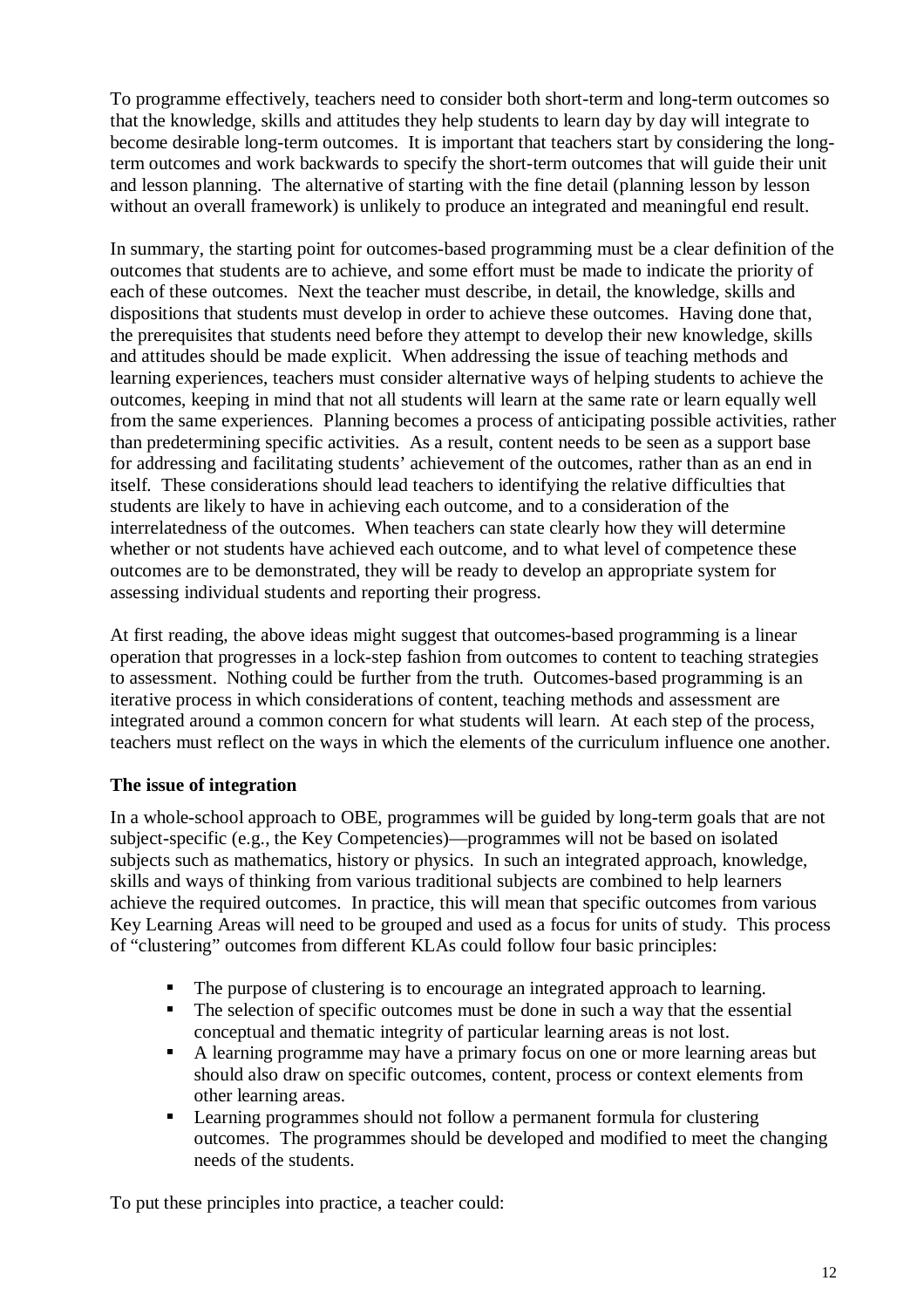- Decide on a theme for the programme (or unit of work) based on one or more specific outcomes from one KLA.
- Select several specific outcomes from other KLAs that can easily be related to the theme.
- Develop the programme in a way that integrates these outcomes into a coherent study that will allow students to make progress towards at least one of the Key Competencies.

Some teachers might be concerned that an OBE system devalues traditional subjects (such as history, or physics, or art), or even eliminates them from the curriculum. This is a legitimate concern, particularly for those teachers who have devoted their careers to specialising in a narrow subject area. However, it is perhaps more important to have an education system in which each subject is valued for the contribution that it can make to students' achievement of the Key Competencies, rather than for its intrinsic value. This might be hard for some teachers to accept, but the following points might help you to understand the logic behind this approach.

If we agree that the Key Competencies are an appropriate long-term goal for learners, then we must consider how to make best use of the limited resources (including time) that are available to help learners achieve these outcomes. It seems that such long-term outcomes are best achieved by having learners develop knowledge, skills and dispositions through a system that puts learning in context and integrates different fields of study so that all learning is pertinent and relevant. It can be argued, for example, that a Key Competency such as "*collect, analyse, organise and critically evaluate information (in real life situations)*" is most likely to be achieved if it is approached from a multidisciplinary perspective. It is clearly an outcome that would be difficult to achieve if it was approached through just a single subject such as history or physics. Some might argue that it could be approached through a number of *separate* subjects, each dealing with the collection, analysis, organisation and evaluation of information from the perspective of that particular subject. This might be effective, but it relies on the student being able to make connections between the subject-specific skills that they are developing and the overall real-world application of this knowledge and skill. It may be easier for students to develop and use the knowledge and skills if the content and teaching processes emphasise the integration by removing some of the artificial barriers between subjects.

This does not mean that teachers will no longer be able to teach traditional subjects, or that traditional subjects are no longer of any value. It does mean that these subjects will have to be taught in new ways that emphasise how they relate to one another and that emphasise their contribution to long-term goals such as the Key Competencies. It also means that programmes of study will need to be built around Key Learning Areas rather than subjects, and that the learning areas need to be integrated with one another. At a simple level this will mean that an outcome such as *learners show critical awareness of language usage* (from the English KLA) would not be achieved through a study of English alone. Rather, it would be achieved through an ongoing study of how language was used in each of the Key Learning Areas. Of course, this important aspect of OBE requires teachers to take new approaches to their teaching and new responsibilities for the overall learning outcomes of their students. A teacher of mathematics, for example, can no longer see themselves as being responsible for teaching mathematics in isolation, or teaching it simply because mathematics has some inherent value. They must now see themselves as teaching mathematics because it will help students to achieve much broader outcomes and they must teach it in a way that will help students to see how mathematics relates to the other things that they are learning. Almost certainly, this will require the mathematics teacher to teach in a way that is different from the way in which he/she studied mathematics as a student.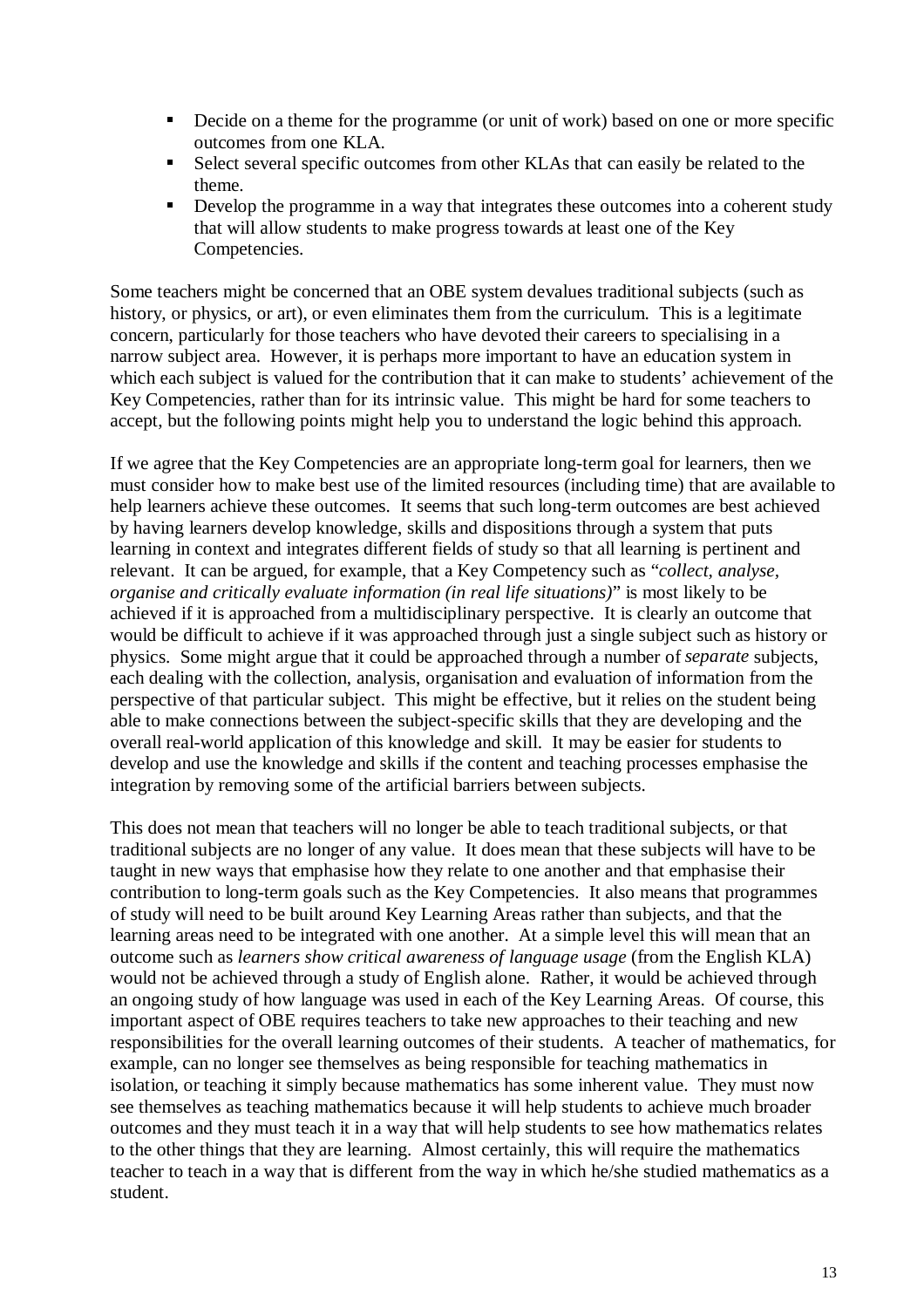#### **TEACHING STRATEGIES FOR OBE**

Teaching is only teaching if learners learn. Therefore, "it remains the responsibility of educators to construct meaningful learning experiences that lead to the mastery of outcomes" (Cockburn, 1997:7). To construct meaningful learning experiences, teachers have to make informed decisions about teaching strategies. It is often said that there are two basic approaches to teaching: teacher-centred and student-centred. In some ways, this is an unfortunate set of labels to use because learning (and, therefore, learners) should be at the centre of *all* teaching. However, these labels certainly convey the idea that in some approaches to teaching the teacher plays a more direct role than in other approaches. *Teacher-centred approaches* are also referred to as direct instruction, deductive teaching or expository teaching—examples are lectures and demonstrations. In these methods of teaching, the teacher controls what is to be taught and how students are presented with the information they are to learn. *Student-centred approaches* (also referred to as discovery learning, inductive learning, or inquiry learning) place a much stronger emphasis on the learners' role in the learning process—examples are co-operative learning and student research projects. When you are using student-centred approaches to teaching, you still set the learning agenda but you have much less *direct* control over what and how students learn. You are no longer a filter through which all information must pass before reaching the learners. The two approaches to teaching differ in a number of important ways, including what the teacher does, the organisation of instruction, how much the students are involved actively in learning, and how much the students are responsible for their own learning. In either approach, you have a central role as both the planner and the facilitator of student learning. The real difference is in how you structure and mediate your students' learning. On the basis of the way in which learning is organised, teaching strategies are often given labels such as lecturing, whole-class discussion, group work, co-operative learning, problem-solving, student research, and so on. Killen (1998) describes how these strategies, and several others, can be used in a wide variety of teaching situations, and stresses that no one strategy is a suitable way to help students achieve all learning outcomes. It is rather unfortunate that the success of OBE is often seen to depend on the extent to which co-operative learning is used; this is probably because one of the long-term outcomes of OBE is usually related to team work and co-operation. Co-operative learning should be used as part of any OBE system, but it is by no means the only teaching/learning strategy that should be employed.

Whatever approach to teaching you use, it is important to keep the following points in mind:

- Your main focus should be on LEARNING rather than teaching.
- Students cannot learn if they do not THINK.
- Thinking is facilitated and encouraged by the PROCESSES that you use to engage students with the content, as well as by the CONTENT itself.
- Your subject does not exist in isolation—you have to help students make LINKS to other subjects.
- You have a responsibility to help students LEARN HOW TO LEARN.

In an OBE system, you cannot assume that all students will learn equally well from a strategy such as small-group discussion, and you cannot assume that all students will learn the same things in any fixed period of time. If you are to help all students to achieve the outcomes related to what you teach, you must be flexible in the way that you teach and in the expectations that you have for each student at any particular time. You must accept that, in most lessons, students will be at different stages of learning and, therefore, that they will be concurrently working towards different short-term outcomes. In order to help each of the students in your class (within the constraints of a traditional school system), you will need to be innovative, and you will probably find that you will not be using whole-class instruction very often.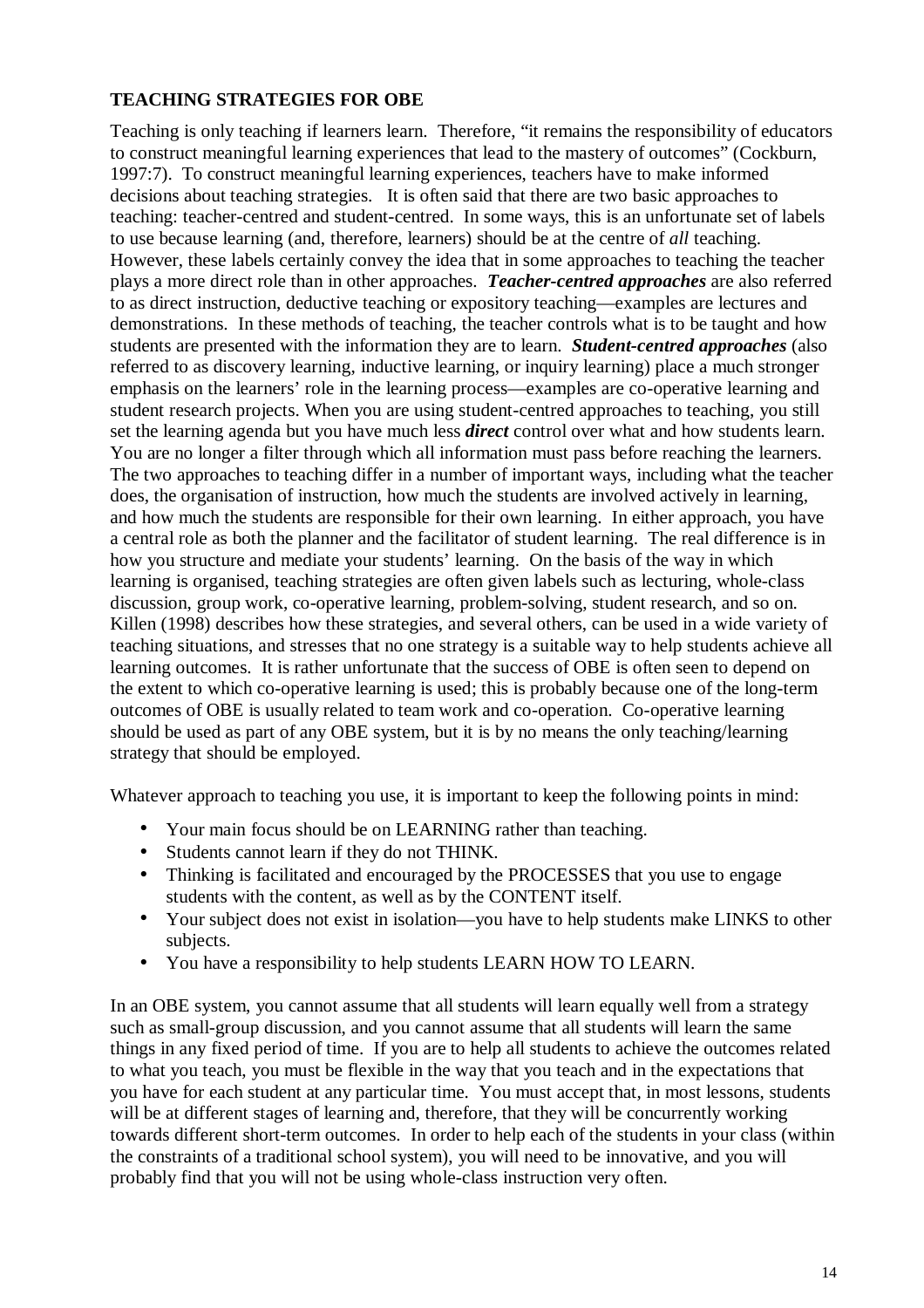One way to be flexible is to create an organisational structure that will allow some whole-class instruction (to revise prerequisite knowledge and to outline new areas of study), some group instruction (for students who are at equivalent stages in their progress towards common outcomes), and some individual instruction (for students who are learning substantially faster or more slowly than others in the class). In part, this can be achieved through a form of streaming that places students at equivalent stages of learning in groups where all students are working towards common goals. However, such groups will have some special features: they will be based on students' stages of learning (not on their ability or potential to learn); they will be flexible so that students can move from one group to another if their rate of learning or level of understanding no longer matches those of the other members of the group; there will be no special status attached to students in any particular group because the aim is for all students to be successful; and once students have achieved all the required outcomes in a particular topic (or subject) they can stop studying that topic and devote their time to other topics in which they have not yet achieved all the outcomes. Within each of the groups, the teacher is free to have students engage in whatever learning experiences are most suited to their current stage of understanding.

If this approach to student learning is to be successful, students must be prepared to accept difficult goals and strive to achieve them. In order for students to accept this responsibility for their own learning, it will be necessary for the goals to seem *reasonable to the students;* for achievement of the goals to result in an outcome that is *desirable to the students;* for the students to have a high level of *self-confidence* and a record of *prior success*; and for the teacher to organise the learning environment so that students work relatively independently.

When teaching is focused on students' achievement of particular outcomes, it is necessary to consider the knowledge, skills, attitudes and preconceptions that students have prior to instruction. Teachers must also consider their students' developmental level and the other factors that influence the rate at which they can learn. Equally important, teachers must consider their own knowledge, skills and attitudes relevant to the outcomes, because these will influence how teaching is approached. Additional factors such as the relationships between particular outcomes, the resources that are available, and any constraints (including social and political pressures) must also be considered. Once the teacher has a clear picture of all these things, it should be possible to plan an initial period of instruction in which most students will achieve the desired short-term outcomes, and in which provisions can be made for those students who learn at faster and slower rates. All this requires careful planning.

Successful learning for all students is both the starting point and the bottom line of outcomesbased planning. For this reason, all decisions about instruction should be guided by a consideration of which approach will be most likely to enhance students' efforts to achieve the desired learning outcomes. One approach that can be highly successful is based on the suggestions of Vickery (1988), and it involves the following:

- ¾ Start by assessing the students' prerequisite knowledge and skills; if they do not understand essential prior knowledge or if they do not have the skills on which you want to build you must provide instruction on these prerequisites.
- $\triangleright$  Next, prepare the students by explaining the outcomes that they are to achieve (what they will be able to do when they have completed the unit satisfactorily). To be meaningful, each outcome must be placed within an appropriate context and it should be related to one or more of the Key Competencies.
- $\triangleright$  Then provide whatever forms of whole-class instruction or individual/group work you consider will have the best chance of enabling all the students to achieve mastery of the unit.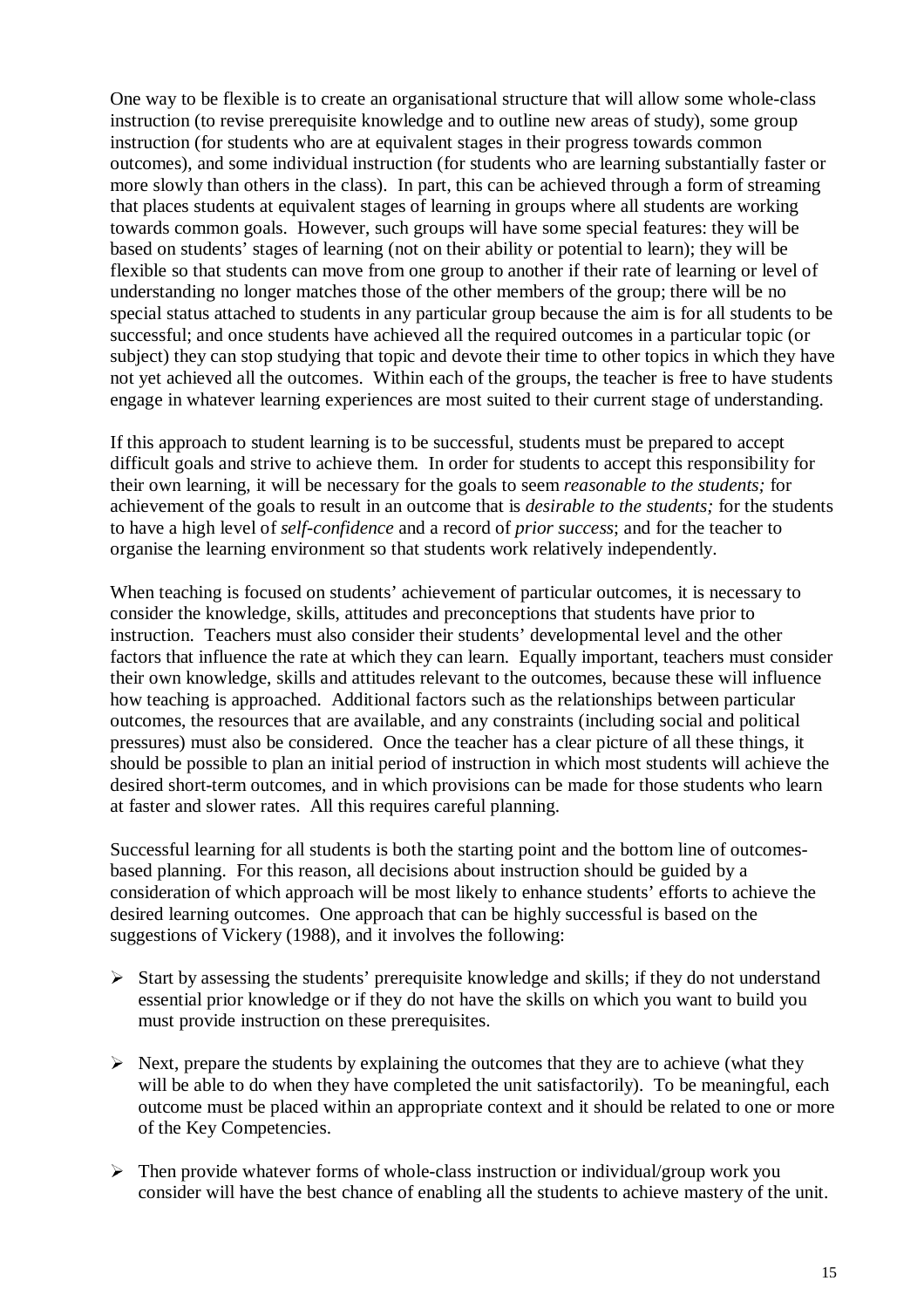- $\triangleright$  Next, organise guided practice for the students so that they can be evaluated informally and provided with feedback to enhance their learning. The emphasis here is on *successful* guided practice through careful selection of examples and problems.
- $\triangleright$  When most students seem to be ready to demonstrate mastery, assess their learning, or have the students assess their own learning through an appropriate form of self-assessment or peer assessment. This assessment should take into account the context in which outcomes should be demonstrated.
- $\triangleright$  Students who have achieved mastery then work on enrichment activities while those who have not achieved mastery receive additional instruction and practice.
- $\triangleright$  All students then take a summative test. Those who do not demonstrate mastery on this test receive an "incomplete" grade that they are required to convert to a mastery level through additional effort. Students are encouraged to take some responsibility for their own learning, and continued support from the teacher becomes contingent upon the students' acceptance of this responsibility.

This general approach can be varied to suit particular subject areas and groups of students. Of course, teachers cannot expect instant success with outcomes-based programming. In particular, they may have to introduce gradually the idea that the teacher is responsible for creating situations in which students can learn, but the students are ultimately responsible for their own learning.

If this approach to teaching is to be used, the outcomes-based programme would need to include the following:

- 1. A clear set of outcomes that all students will achieve (if you like, a minimum set of outcomes). Teachers will need to select, from all the possible outcomes, those that should be given top priority. These should be the learning outcomes that will be of most value to the students and they should be written in language that the students can understand. It is often useful to provide examples to students of what they will be able to do when they have achieved those outcomes.
- 2. A clear set of suitably graded extension outcomes for those students who progress beyond the minimum outcomes. These extension outcomes should provide students with a deeper understanding of the issues being studied, rather than take them on to the next issue that all students will study.
- 3. A detailed specification of the prerequisites that students must master before attempting to achieve each new outcome.
- 4. Plans for several different teaching strategies that can be used to help students achieve the desired learning outcomes.
- 5. Plans for guided practice sessions during which students can receive feedback on their progress towards the learning outcomes.
- 6. A variety of tests to provide both the teacher and the students with feedback.
- 7. A variety of mastery tests (at different levels).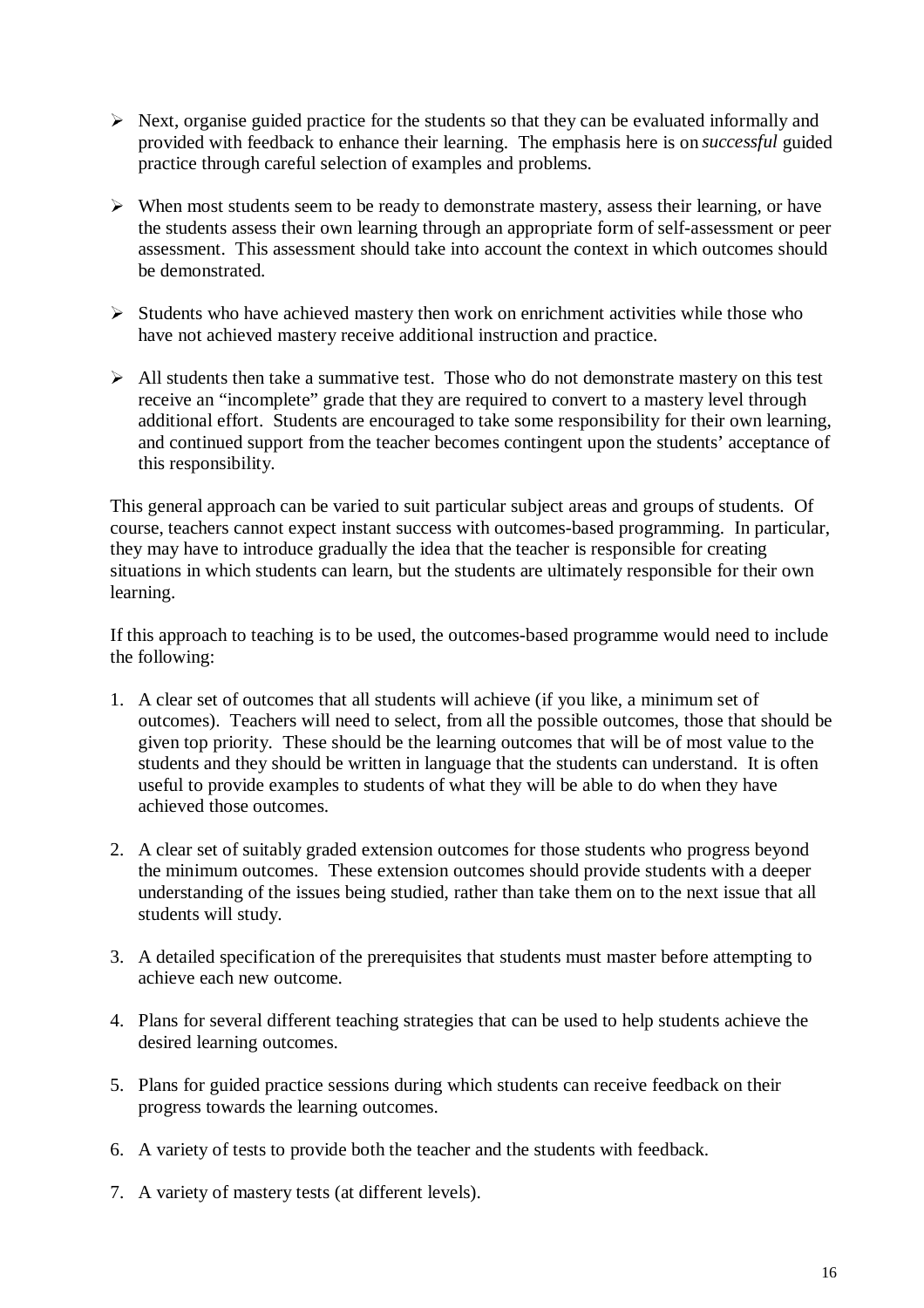8. Resources and teaching techniques to assist students who do not master the required outcomes as quickly as other students.

Because of its focus on student success, outcomes-based education places much more importance on individual learning than many other approaches to education. One of the key questions in outcomes-based programming is "What are reasonable and attainable outcomes for *each* student?" Once that question has been answered, teachers need to consider how they will keep records of individual students' progress towards these outcomes. Record keeping becomes much more important than it might be in situations where testing is a necessary evil rather than an integral part of student learning. It is advisable to involve students in this record keeping so that they are reminded continually of the goals towards which they are working, and of the need for them to accept some of the responsibility for achieving those goals.

#### **ASSESSMENT**

When we focus our planning and instruction on the outcomes of education, it follows logically that we should consider the extent to which individual students achieve these outcomes—if you like, the extent to which our intentions have been realised. This means that we have to think about assessment, and in an OBE system this can be a concern for some teachers. However, good assessment practices in OBE are fundamentally no different from good assessment practices in any other education system. We should always use assessment procedures that are valid, reliable and fair. Spady's approach to OBE does emphasise the importance of criterionreferenced assessment in which the intended outcomes provide benchmarks against which student achievement can be judged. If students' achievement matches or exceeds these criteria, they are sometimes said to have achieved a certain level of mastery, or a certain level of competence. More recently, it has been recognised that criterion-referencing is somewhat restrictive and that standards-referencing provides a more useful framework for assessment and reporting (Killen, 2000).

The four defining principles of OBE have many important implications for assessment of student learning, and several of them will now be described. If the principles of *clarity of focus* and *designing back* are followed, then all assessment must be linked to the long-term significant outcomes that learners are to achieve, or to the short-term enabling outcomes that are derived from these long-term outcomes. It is simply not sufficient to focus assessment only on subjectspecific outcomes that ignore the long-term purpose of the programme of study. This means, for example, that students' progress towards achieving the Key Competencies should be assessed regularly. It is not sufficient to make sweeping claims such as "the programme will assist students to achieve the Key Competencies"—the way in which this happens and the way in which it is assessed must be transparent.

The *designing back* principle is based on the idea that each component of learning is included in a curriculum because it has been identified as contributing directly to learners' achievement of higher-level outcomes that contribute to even more complex outcomes that eventually lead to the exit outcomes of the programme. Thus it becomes very important to identify when a learner is ready to engage in the next level of learning—this cannot be done without valid and reliable methods of assessment. When achievement of long-term significant outcomes is seen as the real purpose of a course of study, then the predictive validity of the discrete assessment tasks throughout that course becomes very important. Teachers need to know the extent to which achievement of each enabling outcome is an accurate indicator of a student's progress towards the long-term significant outcomes. Quite clearly, this means that assessment tasks must be as authentic as possible because assessment in a realistic situation has inherently greater predictive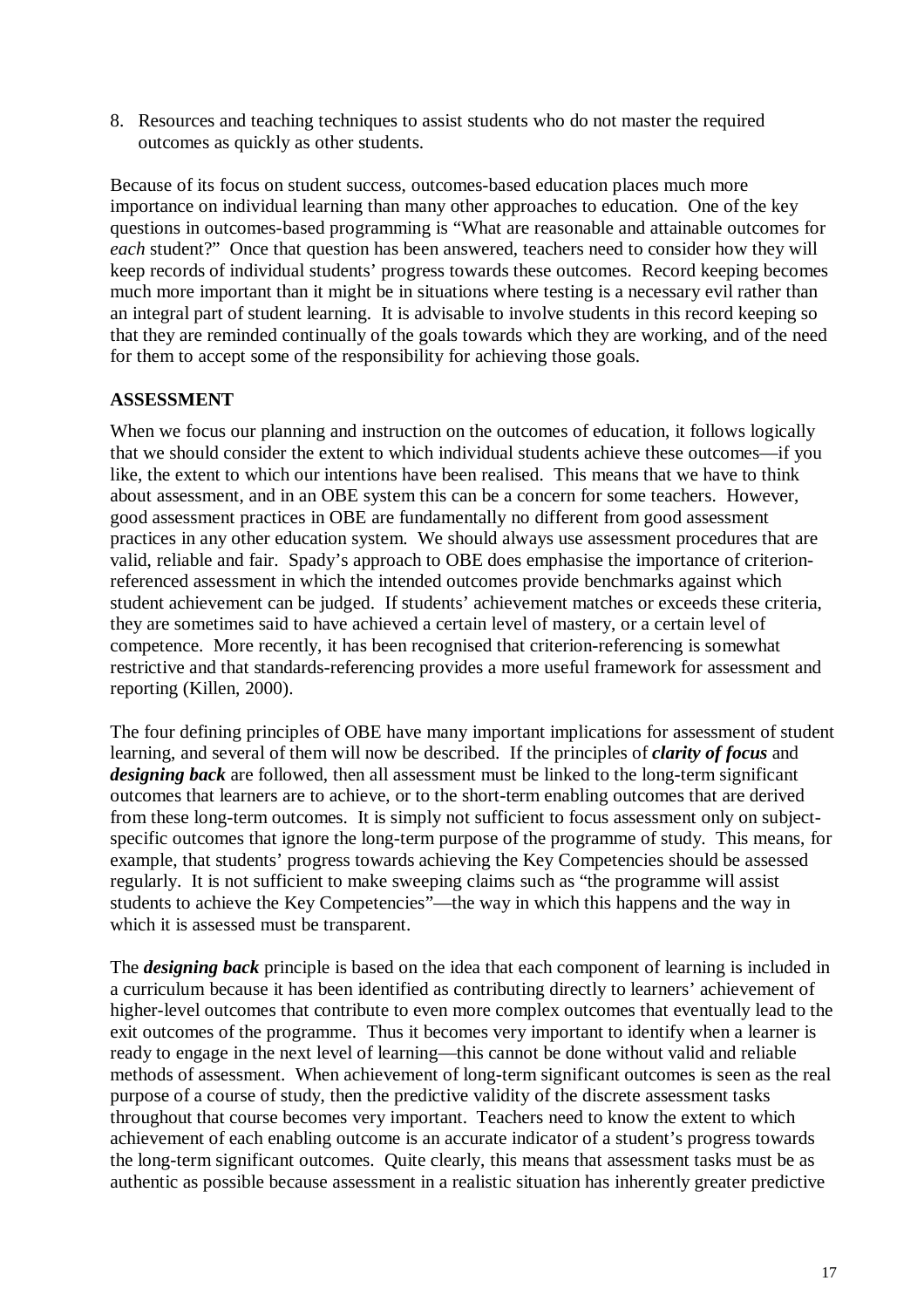validity (for long-term life-role outcomes) than does assessment in non-authentic ways (such as paper and pencil tests).

If the principle of *high expectations* is followed, then the assessment tasks must be challenging, not simply routine; the assessment must provide scope for students to demonstrate deep levels of understanding and high levels of achievement; it must be possible to discriminate between low and high levels of achievement; and excellence in student achievement must be recognised and rewarded. Teachers cannot begin to implement this principle until they are able to define clearly a range of possible levels of understanding of the things they are teaching. For example, it is not sufficient for a science teacher to say that she/he wants students to "understand the concepts of velocity and acceleration". The teacher must be able to define what these concepts are and what it means to understand them. Further, the teacher must be able to describe the difference between understanding these concepts well and understanding them poorly, and be able to define some minimum level of understanding below which they will not be satisfied with their students' achievement.

If the principle of *expanded opportunity* is followed, students who do not achieve appropriately high levels of understanding at their first attempt must be provided with further opportunities to learn and to demonstrate their learning. Of course, teachers must work within the constraints imposed by formal education (e.g., submitting student results by a fixed date), but they must try to adapt to the needs of their students. It is not appropriate to simply expect students to adapt to their teacher's (or the institution's) preferred way of teaching and assessing. These things cannot be achieved unless teachers take a very flexible approach to assessment.

To be useful in an OBE system, assessment should conform to the following principles:

- 1. The assessment procedures should be valid—they should actually assess what you intend them to assess.
- 2. The assessment procedures should be reliable—they should give consistent results.
- 3. The assessment procedures should be fair—they should not be influenced by any irrelevant factors such as the learner's cultural background.
- 4. Assessment should reflect the knowledge and skills that are most important for students to learn.
- 5. Assessment should tell teachers and individual students something that they do not already know. That is, it should stretch students to the limits of their understanding and ability to apply their knowledge.
- 6. Assessment should be both comprehensive and explicit.
- 7. Assessment should support every student's opportunity to learn things that are important; and,
- 8. Because learners are individuals, assessment should allow this individuality to be demonstrated.

In OBE, assessment should always contribute to the goal of improving students' learning. If assessment is going to support learning, then assessment tasks must provide genuine opportunities for students to demonstrate what they have learned and to help them identify what it is that they still need to learn. Because learning is a process of continually restructuring prior knowledge, not just adding to it, assessment should help students to connect what is being learned to their prior knowledge. This can be done, for example, by using portfolios as both a learning and assessment tool, by giving students marking guides in advance so that they will know how they will be assessed, and by allowing students to revise their initial responses to some assessment tasks. Of course, the results of assessment should always be conveyed to students clearly, and as soon after the assessment as possible.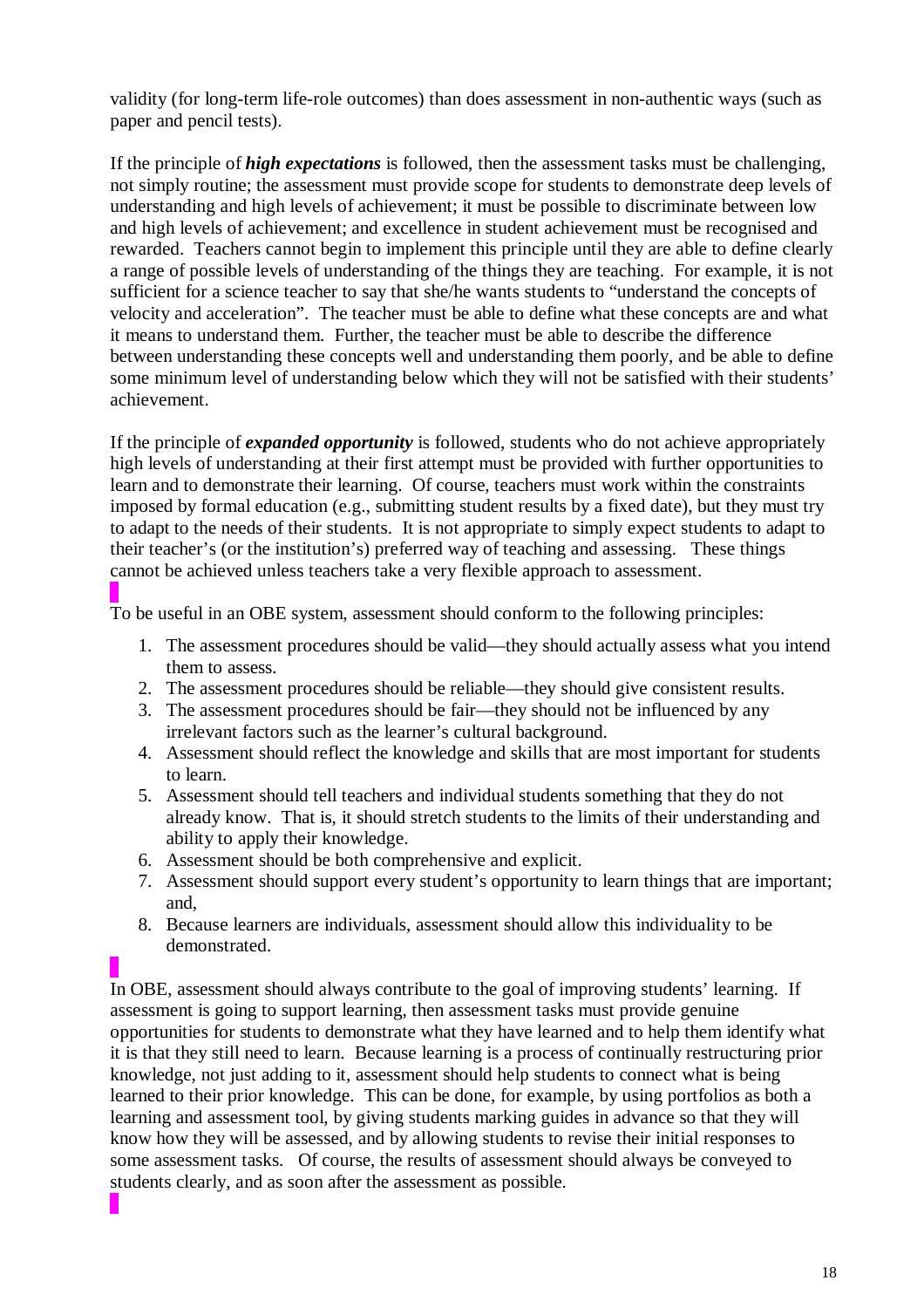Students learn important things when they use their knowledge and skills in relevant contexts and in ways that require them to apply what they know and to extend their thinking. Learning comes alive for students when it comes through experiences they find meaningful and valuable. It is often claimed that students learn best and retain what they learn when they engage actively in learning, when they are encouraged to reflect on their experiences, and when they have opportunities to communicate with others about the things they are learning (Killen, 1998). Assessment in an OBE system should embody all these principles so that it becomes just as much a part of the learning process as any formal instruction. This goal cannot be achieved without first establishing a clear vision of what students are expected to learn.

The idea that some students can learn well and others cannot is alien to the philosophy of OBE. Therefore, assessment should be used to show students what they have learned and what they still need to learn; it should not be used to filter students out of educational opportunity. The old idea that examinations should be used as a means of failing students and denying them access to further education (either temporarily or permanently) is not consistent with the OBE philosophy that all learners can succeed if they are given appropriate opportunities and time to do so. This does not mean that every learner "passes" or that standards are no longer important. It does mean that assessment needs to be referenced to predetermined standards and that learners should be given multiple opportunities to demonstrate their competence.

Designing assessments to enhance equity will require conscientious rethinking not just of what we assess and how we do it but also of how different individuals and groups are affected by the assessment procedures we use. The challenge here is to devise assessment tasks with sufficient flexibility to give students a sense of accomplishment, to challenge the upper reaches of every student's understanding, and to provide a window into each student's thinking. To do this, you may have to permit students multiple entry and exit points in assessment tasks and allow students to respond in ways that reflect different levels of knowledge or sophistication. However, there are no guarantees that such assessments will be fairer to every student, that every student will perform better on these assessments, or that differences between cultural, linguistic, and socioeconomic groups will disappear. Equity implies that every student must have an opportunity to learn the important knowledge and skills that are assessed, and students cannot be assessed fairly on content that they have not had an opportunity to learn. Assessments can contribute to students' opportunities to learn important things only if they are based on standards that reflect high expectations for all students; there can be no equity in assessment as long as excellence is not demanded of all. If we want excellence, the level of expectation must be set high enough so that, with effort and good instruction, every student will learn important knowledge and skills.

No matter how an education system is organised, some people will always want to make comparisons between the achievements of learners. In some situations this is almost impossible to avoid. However, we should not make unfair comparisons. Fair inferences can be drawn from assessment results, and valid comparisons can be made, only when assessment data include information on the nature of the learners, the learners' opportunities to learn the material assessed, the adequacy of resources available to the learners, and the methods of assessment. However, it must be emphasised that comparisons of individual learners, particularly normreferenced comparisons, are not necessary in an OBE system. Comparisons of groups of learners (say, the learners from different schools) may be used to identify areas of disadvantage or to highlight the excellence of particular approaches to teaching/learning.

The more realistic assessment procedures are, the clearer picture teachers will have of what their students are learning. As Gardner (1991) suggests, this realism in testing is essential if teachers are serious about knowing what students have learned. "If, when the circumstances of testing are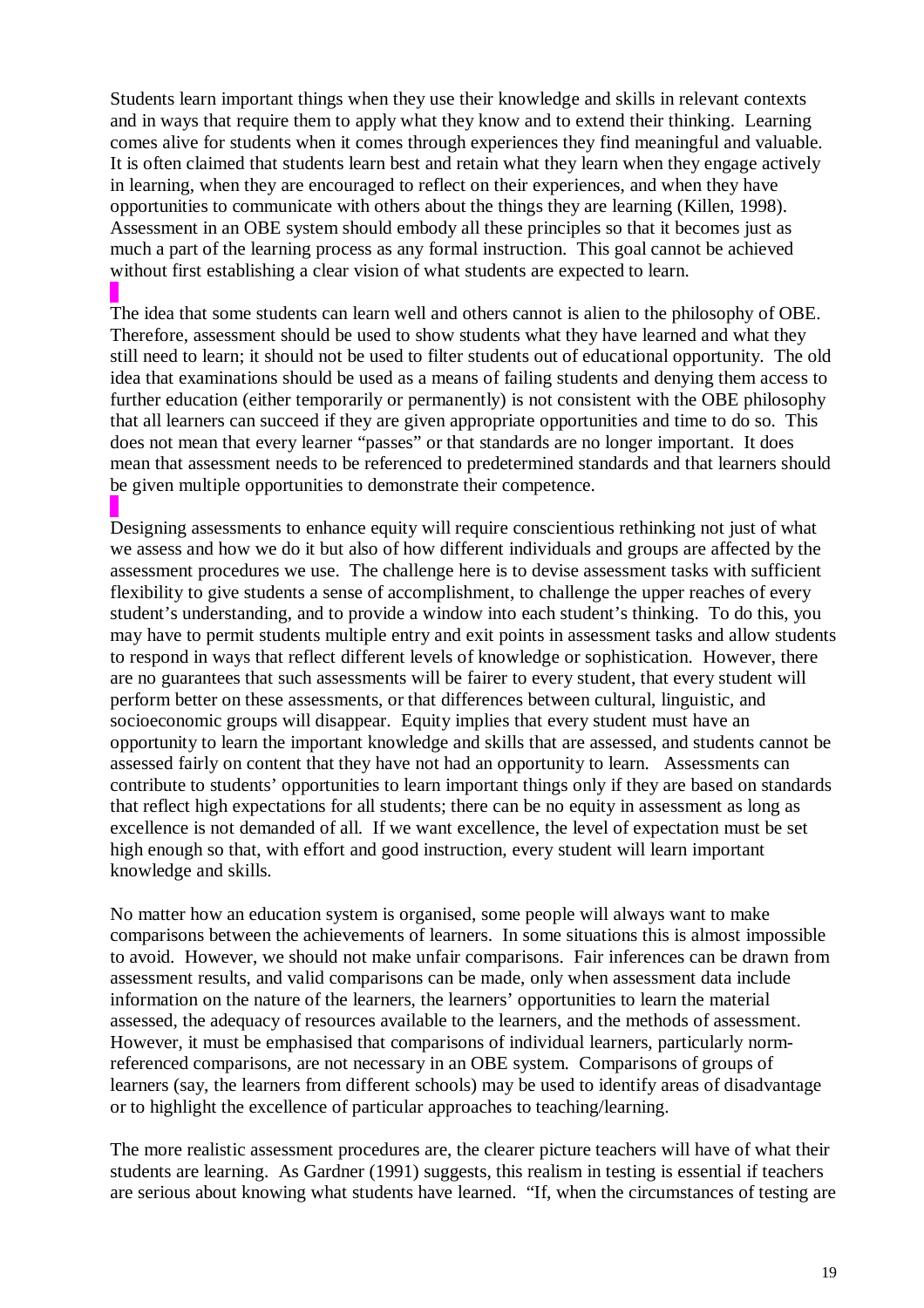slightly altered, the sought-after competence can no longer be documented, then understanding in any reasonable sense of the term—has simply not been achieved" (p.6). Teachers cannot get this realism in testing if they do not know in advance exactly what it is that they want students to learn and why they want them to learn it. When trying to clarify these things, it is worth considering alternative ways of uncovering and describing students' understanding, because traditional methods of assessment may not give students appropriate opportunities to reveal their knowledge or skills. Techniques such as those described in the "authentic assessment" literature (e.g., Hacker & Hatherway, 1991; Steele, 1992; Williams, Johnson, Peters & Cormack, 1999) or individualised assessment procedures such as the SOLO taxonomy (Biggs & Collis, 1982) are worth considering.

There is not scope in this paper for examining the full range of arguments about different approaches to assessment and readers are referred to Williams, Johnson, Peters and Cormack (1999) for an exploration of some of these issues. Suffice to say that outcomes-based education emphasises student success rather than failure and this should be reflected in the way students are assessed. Assessment methods should be authentic and should provide opportunities for students to demonstrate what they know and what they can do with their knowledge.

### **STUDENT RESPONSIBILITY FOR LEARNING**

In an OBE system, it is often suggested that "learners are responsible for their own learning and progress" (Cockburn, 1997, p.6). This issue is likely to cause some concern for learners, teachers and parents because of a misunderstanding of the philosophy behind the principle. The principle acknowledges the fact that, ultimately, no matter what teachers do, learning is an internal and personal event. The teacher cannot learn for his/her students; the teacher can only facilitate that learning. In this regard, OBE emphasises the teacher's responsibility to clearly define the outcomes and to assist students to achieve those outcomes. It also emphasises the learner's responsibility to try to achieve the outcomes.

One of the problems that may be caused by making students responsible for their own learning is that they may have great difficulty in knowing whether or not they *are* learning. It might be easy for them to see that they are making mistakes or that they are answering questions incorrectly, but this does not necessarily mean that they are conscious that they are not learning. Lack of success may be equated with lack of effort rather than lack of understanding. Even when students know what it is they should be learning, some have difficulty in identifying why it is that they are not understanding (Killen, Meade, Yli-Renko & Fraser, 1996). This places a new responsibility on teachers to help students diagnose their approaches to learning and to judge their understanding. One of the benefits of outcomes-based education is that it helps students to become aware of what they should be learning, aware of what they are actually learning, and aware of the control that they have over their own learning.

### **CONCLUSION**

Within the framework of the OBE premises and philosophies outlined in this paper, all decisions about planning, teaching and evaluation are guided by four simple questions: What do we want students to learn? Why do we want students to learn these things? How can we best help students to learn these things? and, How will we know when students have learned?

These principles can be seen as an interesting mixture of philosophical stances, but clearly they are rooted most firmly in logical empiricism. Perhaps the most radical component of Spady's view on OBE is that we should not allow schooling (or other aspects of education and training) to be driven by an "educentric paradigm—a paradigm defined by what the system is and (always) has been rather than by what it should and could be if student learning and future success in the Information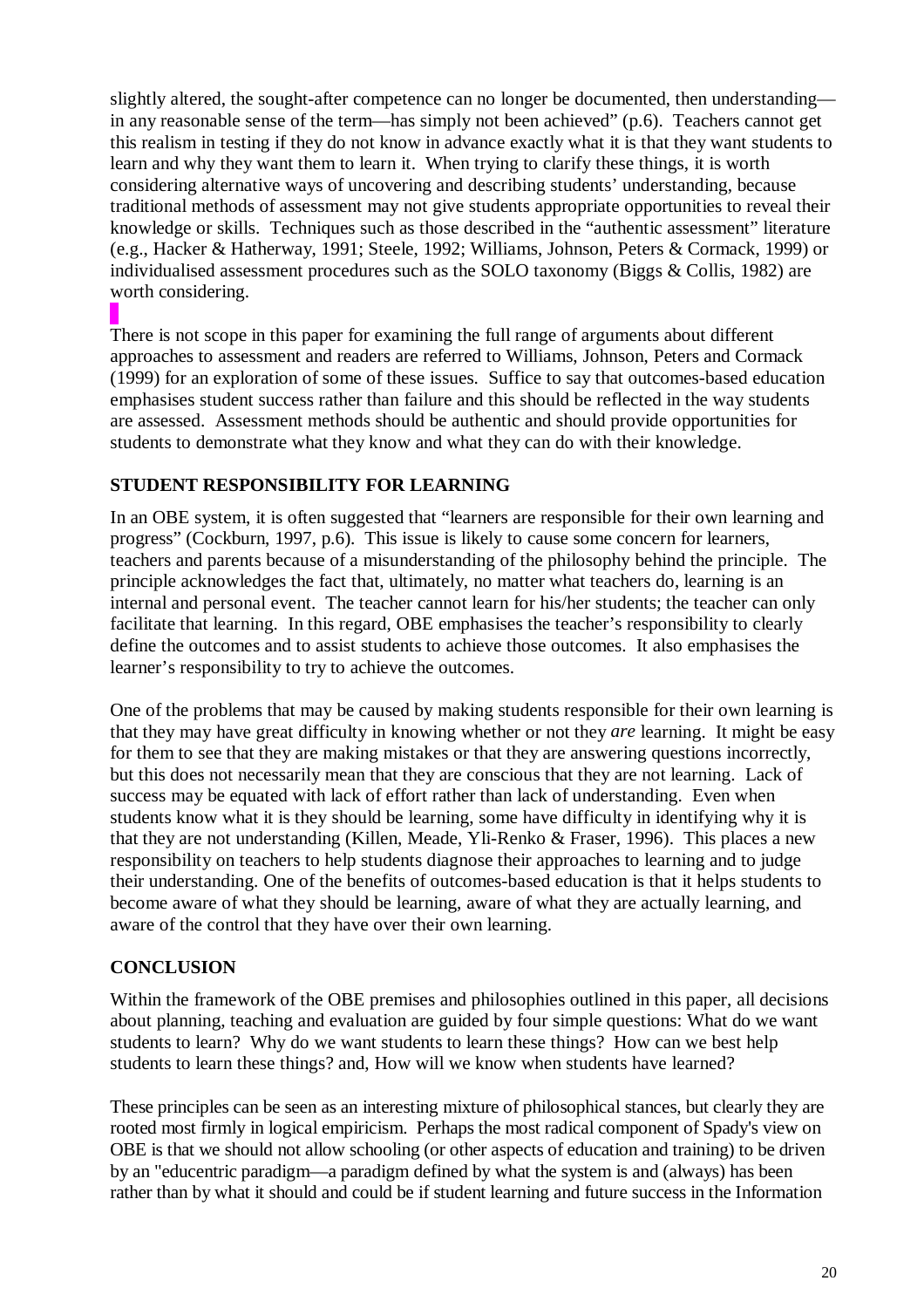Age were its true purpose and priority" (Spady, 1998:10). We could say that this was a critical theorist stance—a realisation that our education system has been shaped by society and, very importantly, that society has changed more rapidly than the education system that it created.

The notion that educational institutions, and the teachers who work within them, control the conditions that determine whether or not students will learn is consistent with systems theory. In fact, Spady has a deep concern for how education operates as a system. Like many other systems theorists, he is willing to view education from perspectives that are non-educational, and in so doing he has constructed a new paradigm for education. He advocates very strongly that successful implementation of OBE requires major system changes at all levels—from classroom to institution to legislature. However, to assume that OBE provides education with a text as a way of doing things to suit all educational contexts, turns OBE into an ideological fixation. Successful implementation of OBE will require teachers to be able to contextualise the principles of OBE to suit their particular situation.

From these principles, it should be clear that OBE is not an "event" but a total approach to education. It is not something that has to be "fitted in to the timetable" but rather a set of ideas that influence the total school curriculum. A teacher once told me that "We only do OBE on Fridays". That was like saying "On Fridays we care about what students learn, on other days it does not matter".

Several references have been made to points on which educators or parents might be concerned about OBE. In general, my response to critics of OBE is to say: first understand it, then try it, then criticise it. No system of education is perfect, and no system will "work" unless teachers are committed to it. It is true that in some other countries OBE has not been the spectacular success that its advocates hoped it would be. For example, some legislative attempts to introduce OBE in various States of the USA have failed because those charged with defining the essential competencies have placed undue emphasis on outcomes that focus on social reform rather than academic achievement and this has produced considerable community opposition. (See, for example, Manno, 1994.) The experiences in other countries should not be ignored, but neither should they be used as an excuse for opposing OBE before objectively and thoroughly considering how it might work in the Australian context. As always in education, it is good to learn from the successes and mistakes of others, but it is important to base your opinions on personal experience rather than prejudice. By taking a balanced view, it should be possible to identify the aspects of OBE that work and those that do not. Glatthorn (1993) provides a good example of how such an objective evaluation of OBE can be made.

Before being too critical of OBE, it is worth considering for a moment the question of why children attend school. A simple answer is that children attend school in order to be educated. Simplifying this notion further, children attend school in order to learn. If the purpose of school is to have children learn, then it makes no sense to force children to attend school unless someone has decided what it is that they should be learning. Herein lies the problem. The decisions about what children should learn at school are, to a large extent, made by adults teachers, curriculum planners, parents, politicians, university lecturers, and so on. Inevitably, the decisions are a compromise: firstly because those involved in making the decisions will have diverse ideas; secondly because of the practical constraints that limit what can be achieved with limited resources. No-one is ever likely to come up with a set of outcomes that everyone agrees are the best possible outcomes. It is, therefore, important that all outcomes are seen as problematic. Let's not shoot the messenger if we don't like the message. If you disagree with some of the outcomes that are being specified for school children, or for learners at any other level, then argue against those particular outcomes and suggest more appropriate ones. Do not pretend that no outcomes can be appropriate just because the present ones are not to your liking.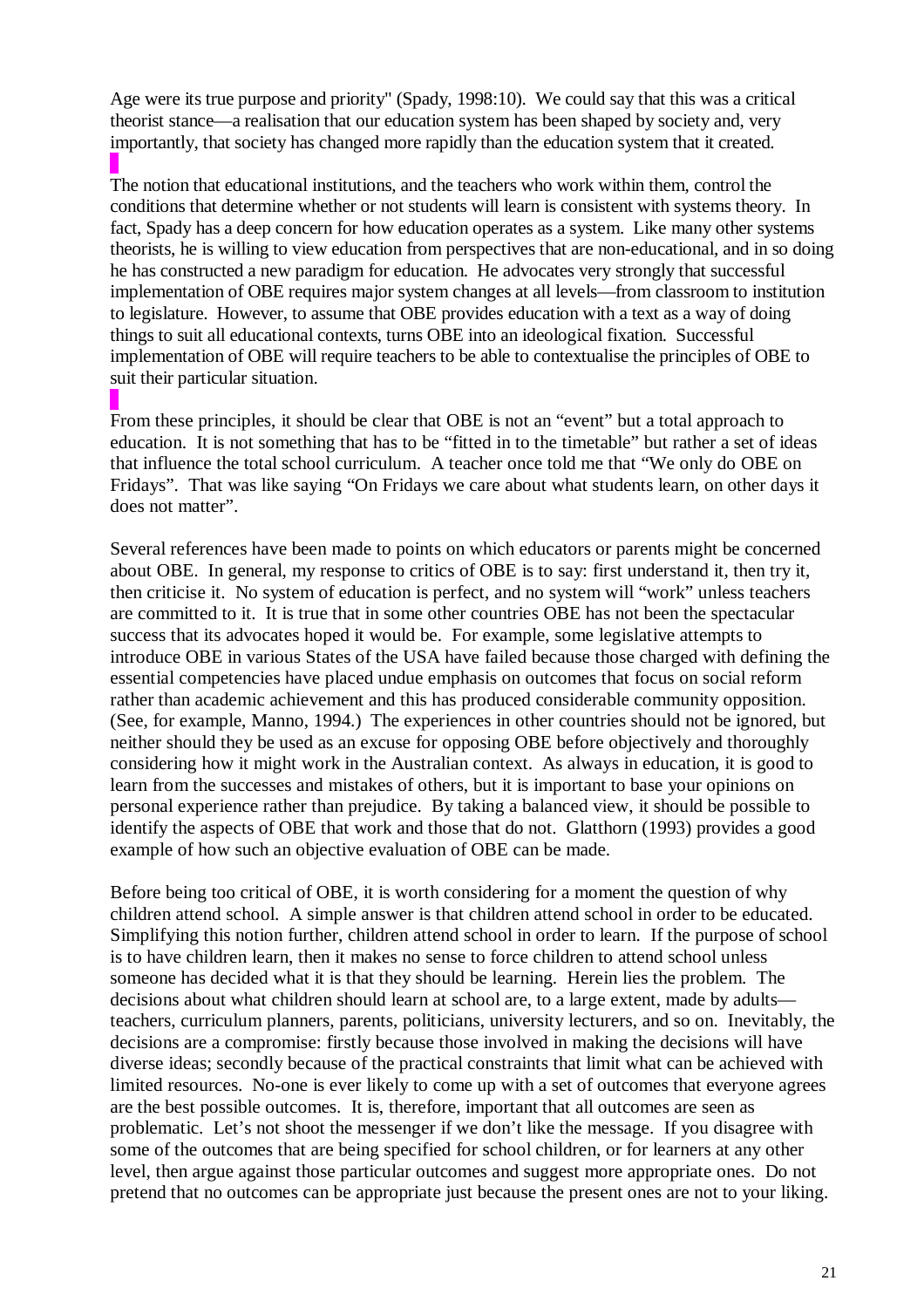One of the reasons that outcomes-based education can lead to successful student learning is that it encourages teachers to be well prepared. Teachers simply cannot provide students with appropriate opportunities to learn if they do not take the trouble to assess the students' prior knowledge, to identify possible difficulties, to select appropriate content and learning experiences, to reflect on the moral and ethical principles implicit in their teaching, and to consider all these things in light of the needs, interests and backgrounds of particular students. Outcomes-based programming makes teaching purposeful and systematic, rather than haphazard, while still allowing students to discover, to follow their interests, to take responsibility for their own learning, and to develop both personally and academically. It enables teachers to provide students with *appropriate* and *purposeful* learning experiences and opportunities so that they can develop originality, self-motivation and independence at the same time as they acquire useful knowledge and skills.

Of course, it must be acknowledged that there will be some teachers who do not like the idea of outcomes-based programming. When considering why this is the case, teachers should ask themselves questions such as: Is it because I think the system in which I work is too inflexible to allow me to use outcomes-based programming? Is it because I think it would take too much time to plan and implement? Is it because I believe that students do not have a right to equality of learning opportunities? Is it because I believe that just a few students should be successful, and that the rest should simply accept that the education system (including me) is too inflexible to provide them with the type of instruction that will allow them to succeed? Is it because I believe that student aptitude should be defined in terms of the levels at which they can perform at a given time, rather than in terms of the rate at which they can acquire new knowledge or skills? Is it because I believe I cannot define clear learning outcomes in my subject area? Is it because I disagree with the idea that someone else might specify the learning outcomes that my students are to achieve? Is it because I feel incompetent to programme for outcomes? Is it because I think that the only outcomes that can be specified are trivial? Is it because I feel comfortable doing what I currently do and I don't want to change? Is it because I do not want to be accountable for what I teach (or fail to teach) my students? Or, is it because I have a better way of ensuring that all students learn to their full potential in my classes?

As well as pondering these questions, teachers can benefit from reviewing some of the assumptions they make about teaching and learning, perhaps by asking themselves questions such as: Do I assume that all my students have the prerequisite knowledge to learn what I want them to learn in each of my lessons? Do I assume that all students will learn equally well from the teaching techniques that I use? Do I assume that all students understand why I want them to learn whatever I am teaching? If I know that some of these assumptions should not be made, do I ignore it and choose to act on the myth that all students are the same?

If teachers want to succeed with outcomes-based education, they need to adopt the position that "there is no such thing as failure, only feedback and results . . . success depends on how well we process the feedback we get regarding our efforts" (Alessi, 1991, p.14). They should also encourage students to adopt this approach to learning as they strive to achieve significant and worthwhile outcomes. Teachers will know that they are achieving their goals when all students are successful, and until that time no-one involved in education should be satisfied with their efforts.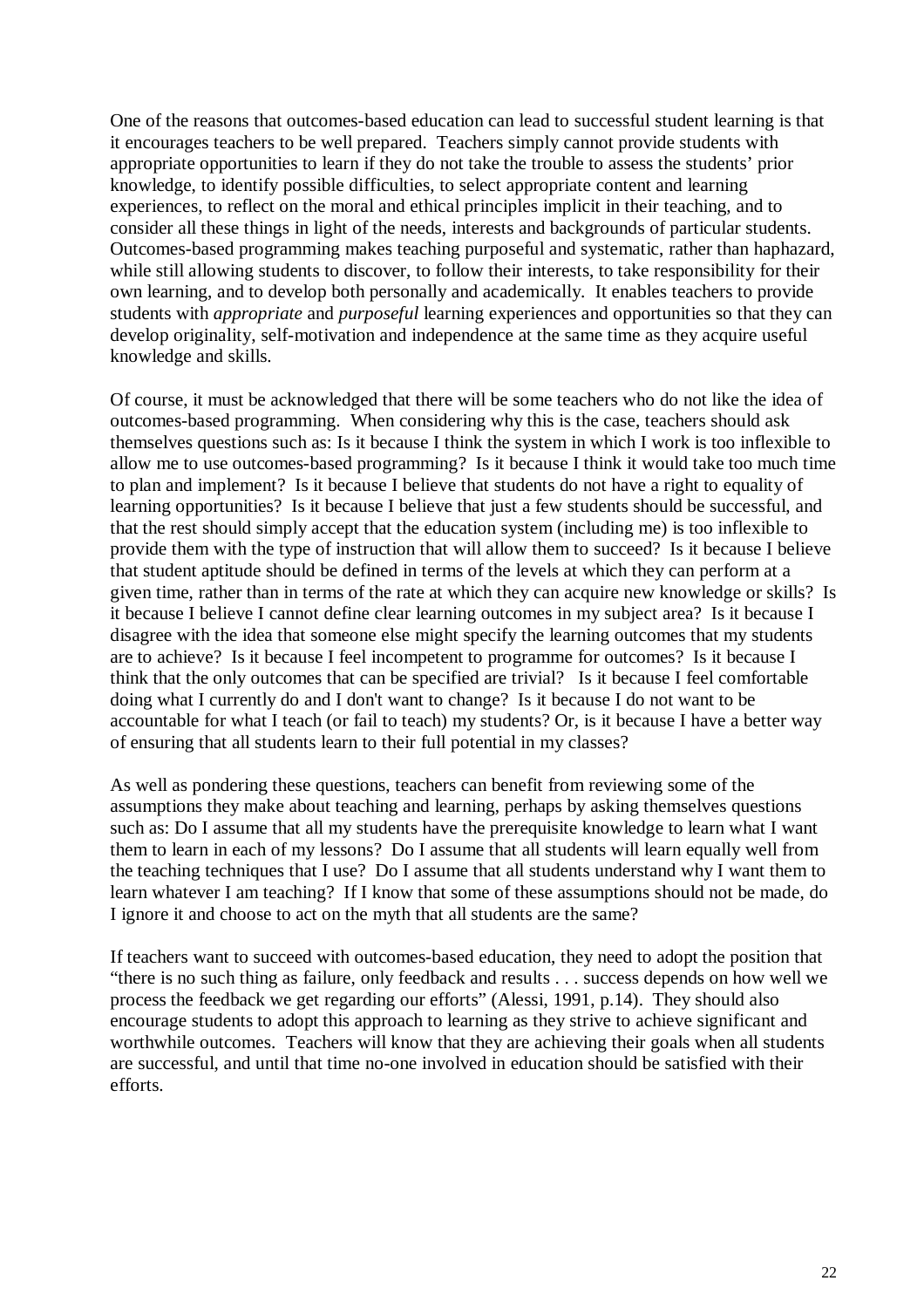#### **REFERENCES**

- Alessi, F. V. (1991). ODDM: The gentle bulldozer. *Quality Outcomes-Driven Education*, April, 11-18.
- Ames, R. & Ames, C. (1991). Motivation and effective teaching. In L. Idol and B. F. Jones (Eds.). *Educational values and cognitive instruction: Implications for reform*. (pp.247- 271).
- Ames, C. & Archer, J. (1988). Achievement goals in the classroom: Student learning strategies and achievement motivation. *Journal of Educational Psychology*, 76, 535-556.
- Biggs, J. B. & Collis, K. F. (1982). *Evaluating the quality of learning: The SOLO taxonomy (Structure of the Observed Learning Outcome).* New York: Academic Press.
- Block, J. H. (Ed.). (1971). *Mastery learning: Theory and practice*. New York: Holt, Rinehardt and Winston.
- Bloom, B. S. (1973). *Every kid can: Learning for mastery*. Washington, DC: College/University Press.
- Brady, L. (1992). *Curriculum development* (4th ed.). Sydney: Prentice Hall.
- Brophy, J. (1986). *Socialising student motivation to learn*. East Lansing, MI: Institute for Research on Teaching. (ERIC Document Reproduction Service, ED269384).
- Brown, A. S. (1988). Outcome-based education: A success story. *Educational Leadership*, 46(2), 12.
- Burns, R. (1987). *Models of instructional organization: A casebook on mastery learning and outcome-based education*. San Francisco, CA: Far West Laboratory for Educational Research and Development. (ERIC Document Reproduction Service, ED318117).
- Burns, R. & Squires, D. (1987). Curriculum organization in outcome-based education. *The OBE Bulletin*, 3, 1-9. (ERIC Document Reproduction Service, ED294313).
- Cockburn, P. (1997). *Building a brighter future: Curriculum 2005*. Pretoria: Department of Education.
- Collier, D. (2000). *Assessment based on outcomes of significance*. A paper to be presented at the Annual Conference of the Association for the Study of Evaluation in Education in Southern Africa, Port Elizabeth, South Africa. 26-29 September.
- Eltis, K. (1995). *Focusing on learning: Report of the review of outcomes and profiles in New South Wales Schooling*. Sydney: University of Sydney, Faculty of Education.
- Fitzpatrick, K. A. (1991). Restructuring to achieve outcomes of significance for all students: A progress report from Township High School District 214. *Outcomes*, 9(4), 14-22.
- Franc, L. H. (1978). *Toward improving patterns of instruction*. Durham, NH: New England Teacher Corps Network.
- Fritz, M. (1994). *Why OBE and the traditionalists are both wrong*. Educational Leadership, 51(6), 79-81.
- Gardner, H. (1991). *The unschooled mind: How children think and how schools should teach*. Basic Books.
- Glatthorn, A. (1993). *Outcomes-based education: Reform and the curriculum process*. Journal of Curriculum and Supervision, 8(4), 354-363.
- Hacker, J. & Hathaway, W. (1991). *Toward extended assessment: The big picture*. Paper presented at the Annual Conference of the American Educational Research Association (Chicago, IL, April 3-7, 1991). (ERIC Document Reproduction Service ED337494).
- Killen, R. (1998). *Effective teaching strategies: Lessons from research and practice. 2nd edition*. Wentworth Falls, Australia: Social Science Press.

Killen, R. (2000). *Standards-referenced assessment: Linking outcomes, assessment and reporting.* Keynote address to be presented at the Annual Conference of the Association for the Study of Evaluation in Education in Southern Africa, Port Elizabeth, South Africa, 26-29 September.

Killen, R., Meade, R., Yli-Renko, K. & Fraser, W. (1996). A cross-cultural pilot study of teacher clarity in the natural sciences. *Spectrum*, 34(1), 2-7.